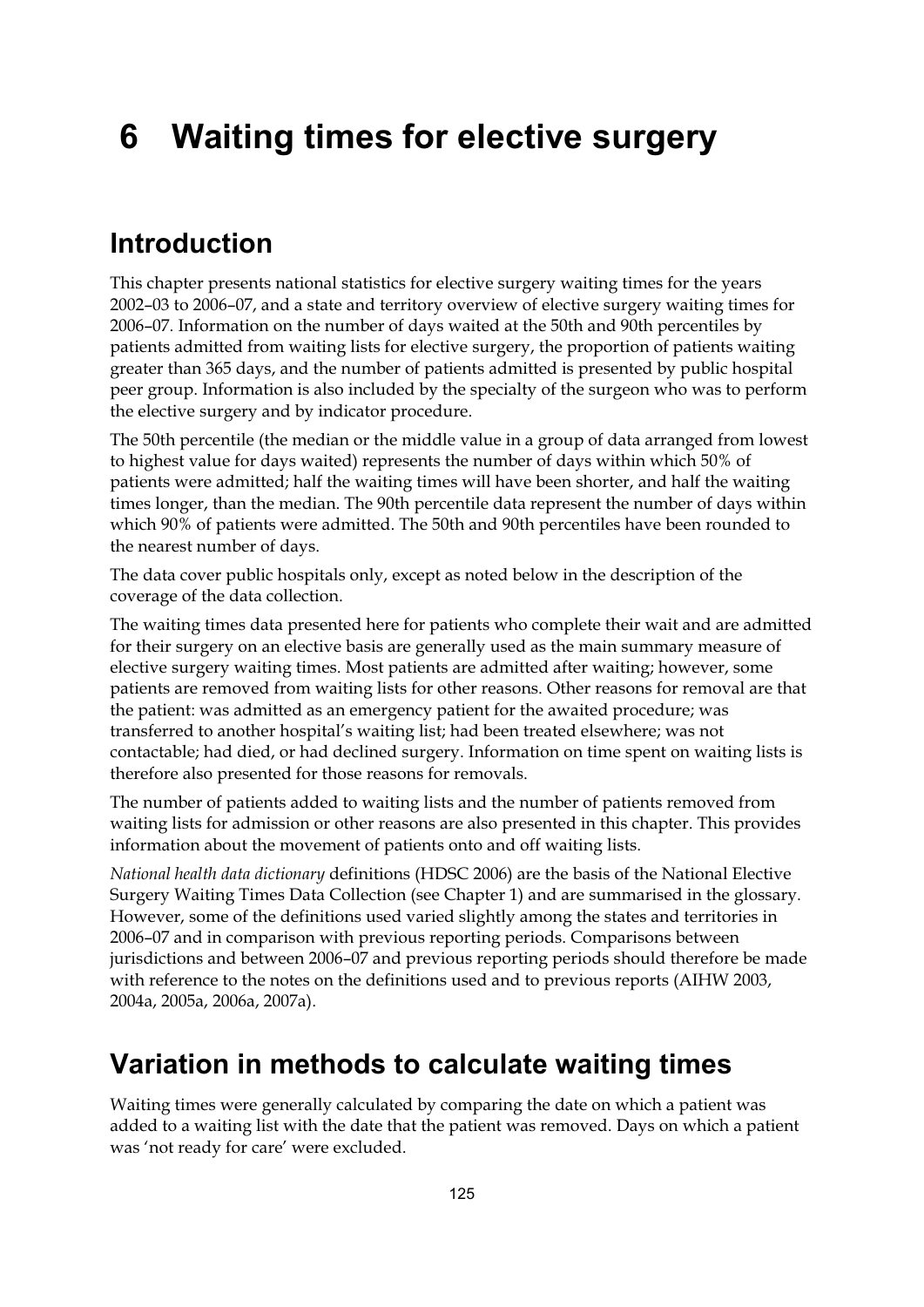For reporting periods before the 2004–05 collection period, South Australia used a different method from other states and territories to calculate waiting times for patients who changed clinical urgency category. However, from the 2004–05 reporting period, South Australia has been able to report waiting times as per the agreed national standard for calculating waiting times, that is:

Counting the time waited in the most recent urgency category plus any time waited in more urgent categories, e.g. time waiting in category 2, plus time spent previously in category 1.

This would have the effect of decreasing the apparent waiting time for South Australian admissions in 2004–05 and last years compared with previous reporting periods. In previous periods South Australia counted the waiting time in all urgency categories.

#### **Transfers between waiting lists**

In some states and territories, for patients who were transferred from a waiting list managed by one hospital to that managed by another, the time waited on the first list is not included in the waiting time reported to the National Elective Surgery Waiting Times Data Collection. Therefore, the number of days waited in those jurisdictions reflects the waiting time on the list managed by the reporting hospital only. This has the effect of shortening the reported waiting time compared with the time actually waited by these patients.

New South Wales, Victoria, Queensland, Western Australia, South Australia and the Australian Capital Territory were able to report the total time waited on all waiting lists. This could have the effect of increasing the reported waiting time for admissions in these states and territories compared with other jurisdictions. Queensland has indicated that it is uncommon for patients to be transferred from a waiting list managed by one public hospital to that managed by another in those jurisdictions.

# **Waiting times and other data elements reported for elective surgery**

Figure 6.1 presents data on patients admitted to hospital from elective surgery waiting lists for surgery performed by a doctor whose area of clinical expertise is *Plastic surgery*. The information presented by indicator procedure and public hospital peer groups is sourced from the National Elective Surgery Waiting Times Data Collection. The other information provided in Figure 6.1 was available for records where the data for elective surgery waiting times could be linked to the National Hospital Morbidity Database, thus allowing waiting times information for patients to be related to other information about their admission for elective surgery. For the 2006–07 collection year, all states and territories provided elective surgery waiting times data linkable to the National Hospital Morbidity Database. New South Wales provided 97.0% of elective surgery records linked, Victoria 95.1%, Queensland 100.0%, Western Australia 97.4 %, South Australia 99.6%, Tasmania 69.8%, the Australian Capital Territory 44.7% and the Northern Territory 62.6%.

For 2006–07, Australia-wide:

• there were 38,675 admissions from elective surgery waiting lists for surgery performed by a doctor whose area of clinical expertise is *Plastic surgery*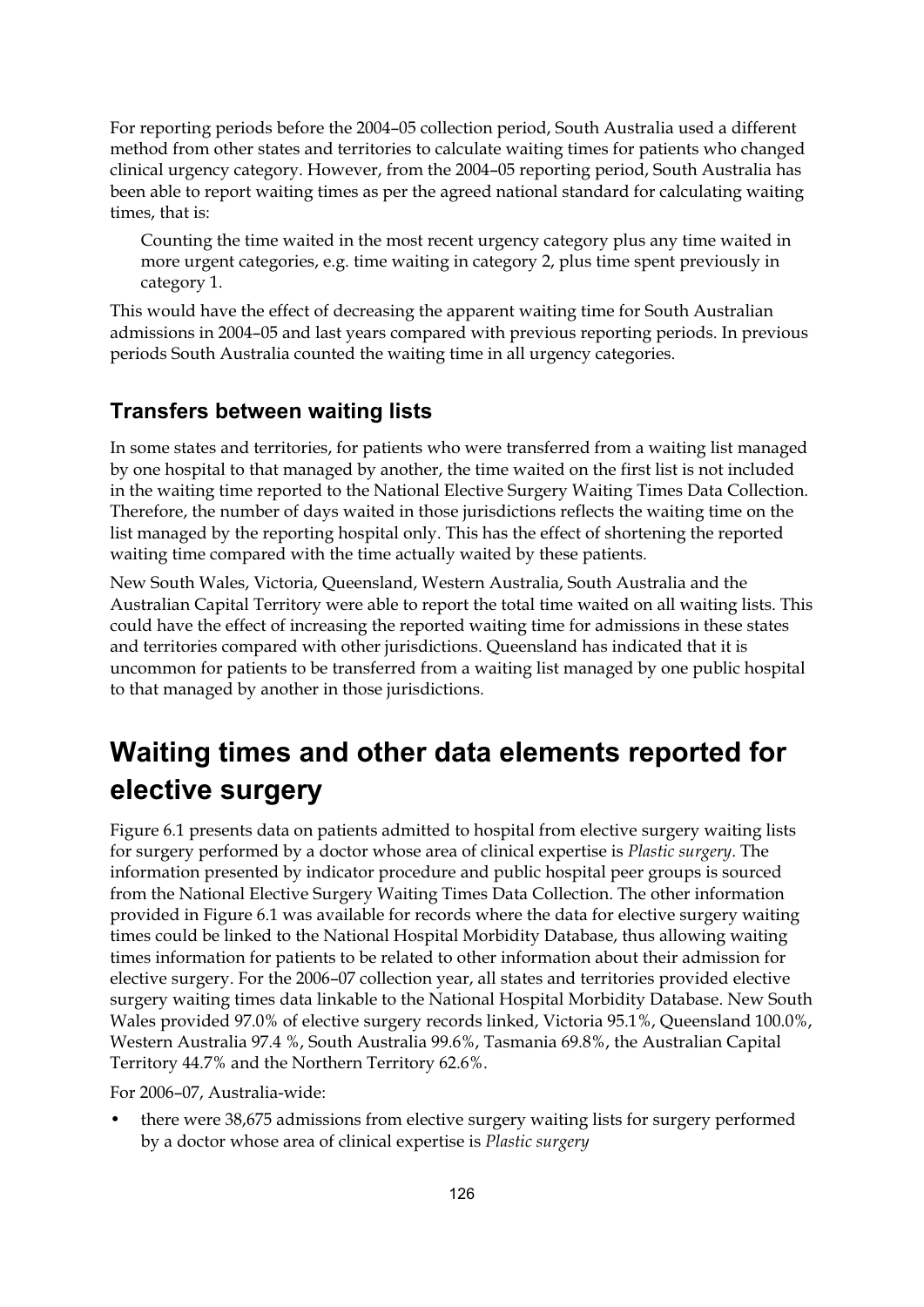- the median waiting time for these patients was 28 days
- 3.6% of these patients waited more than 365 days for admission
- almost all admissions from elective surgery waiting lists for surgery performed by doctors in this surgical specialty were not for specific Indicator procedure.

For National Elective Surgery Waiting Times Data Collection data linked to the National Hospital Morbidity Database data:

- there were 38,766 admissions from elective surgery waiting lists for *Plastic surgery* and these accounted for 70,261 patient days
- the average length of stay was 1.9 days
- the most common procedure (other than *Cerebral anaesthesia*) reported to the National Hospital Morbidity Database was *Excision of lesion of skin and subcutaneous tissue* (Block 1620)
- the most common principal diagnosis reported was *Other malignant neoplasms of skin*  (C44), followed by *Fracture at wrist and hand level* (S62)
- the most common AR-DRG reported was *Other skin, subcutaneous tissue and breast procedures* (J11Z)
- the age group with the highest proportion of separations was 75–84 years and there were more separations for males than females
- 98.4% of these episodes had a separation mode of *Other*, suggesting that these patients went home after separation from hospital.

# **State and territory overview**

## **Coverage**

The National Elective Surgery Waiting Times Data Collection covers public acute hospitals only. However, some public patients treated under contract in private hospitals in Victoria and Tasmania are included.

The data collection covered most public hospitals that undertake elective surgery. Tables 6.1 and 6.2 show that coverage of the collection (as indicated by the proportion of hospitals included) was highest for the *Principal referral and Specialist women's and children's hospitals* peer group with 82 hospitals reported in this peer group. The collection covered 30 hospitals in the *Large hospitals* peer group, and 52 hospitals in the *Medium hospitals* peer group. Hospitals that were not included may not actually undertake elective surgery, may not have had waiting lists, or may have had different waiting list characteristics compared with reporting hospitals. Some smaller remote hospitals may have different patterns of service delivery compared with other hospitals because specialists providing elective surgery services visit these hospitals only periodically.

Tables 6.1 and 6.2 also present estimates of the proportions of elective surgery admissions that were covered by the National Elective Surgery Waiting Times Data Collection. The AIHW derived these estimates from data provided by the states and territories for the National Hospital Morbidity Database as: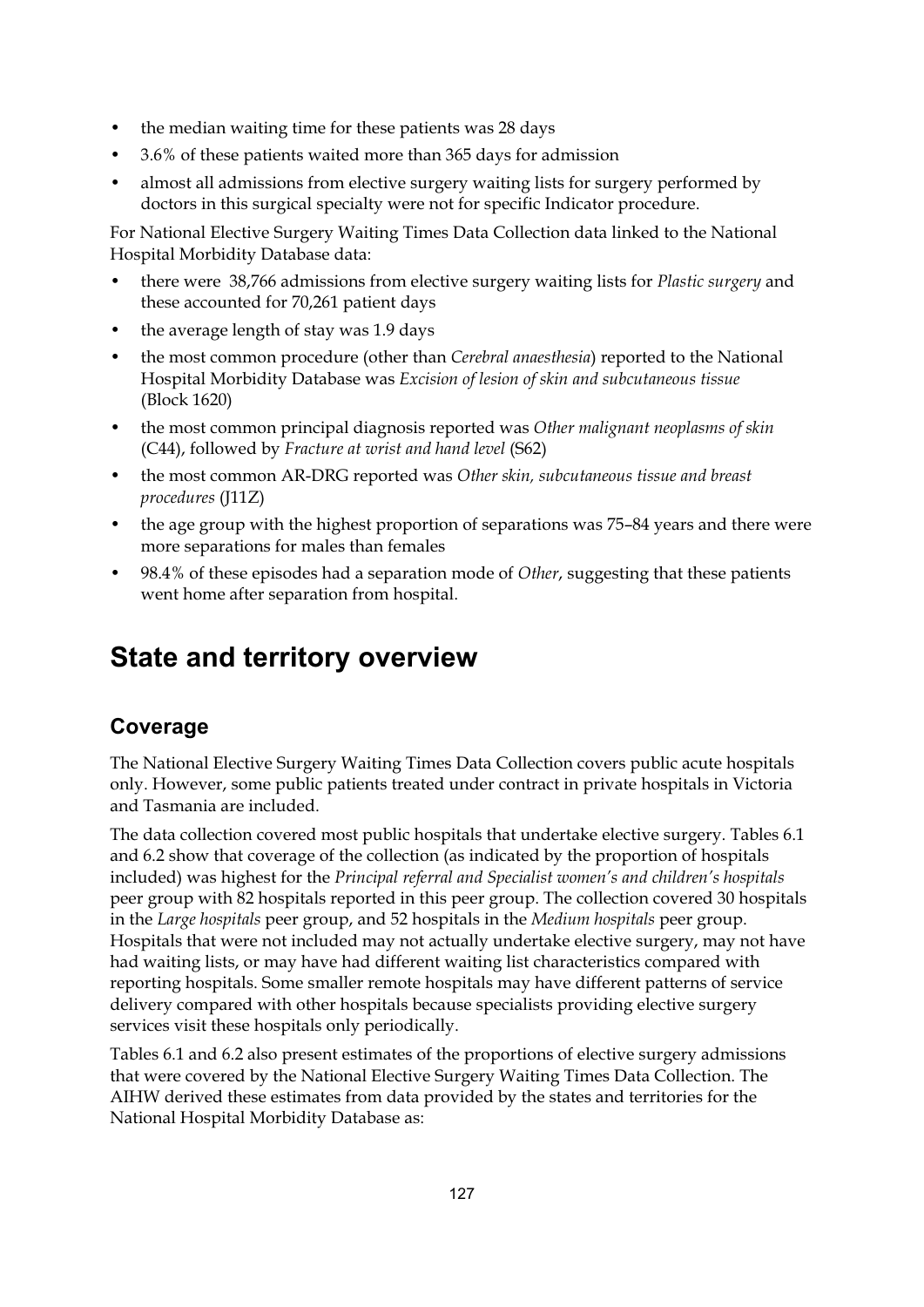The number of separations with Urgency of admission reported as *Elective* and a surgical procedure for public hospitals reporting to the National Elective Surgery Waiting Times Data Collection as a proportion of the number of separations with Urgency of admission reported as *Elective* and a surgical procedure for all public hospitals.

Separations for cosmetic surgery were excluded from the estimated coverage calculations. The definition of 'surgical procedure' used for these estimates is detailed in the Glossary and based on the procedures used to define 'surgical' in *Australian refined diagnosis related groups version 5.1* (DoHA 2004b). Information about 'urgency of admission' is detailed in Chapter 7.

Based on this measure, coverage was highest for the *Principal referral and Specialist women's and children's hospitals* peer group at about 98%, and was progressively lower for the *Large hospitals* and *Medium hospitals* groups (Table 6.1). Overall coverage of the National Elective Surgery Waiting Times Data Collection was about 87% in 2006–07, and ranged from 100% in New South Wales, Tasmania, the Australian Capital Territory and the Northern Territory to 64% in South Australia (Table 6.2).

# **Admissions from waiting lists for elective surgery**

Overall, there were 556,770 admissions from waiting lists (26.7 per 1,000 population) in 2006–07, compared with 556,951 (27.2 per 1,000 population) in 2005–06 (Table 6.1).

Hospitals in the *Principal referral and Specialist women's and children's hospitals* peer group accounted for 70.9% of admissions from elective surgery waiting lists in 2006–07, compared with 69.3% in 2005–06. Another 15.9% were reported for hospitals in the *Large hospitals* peer group in 2006–07, compared with 17.6% in 2005–06. In 2006–07 and 2005–06, 11.4% of admissions were in the *Medium hospitals* peer group.

## **Distribution of waiting times**

Overall, the median waiting time for patients who were admitted from waiting lists was 32 days in 2006–07, 32 days in 2005–06, 29 days in 2004–05 and 28 days in 2003–04 and 2002–03 (Table 6.1). In 2006–07, the median waiting time for patients admitted from waiting lists for hospitals in the *Principal referral and Specialist women's and children's hospitals* peer group (30 days) was shorter than for the *Large hospitals* and *Medium hospitals* peer groups (33 days and 39 days respectively) (Table 6.1). In 2006–07, the median waiting time ranged from 25 days in Queensland to 63 days in the Australian Capital Territory (Table 6.2).

In 2006–07, 90% of patients were admitted within 226 days, compared with 237 days in 2005–06, 217 days in 2004–05, 193 days in 2003–04 and 197 days in 2002–03. In 2006–07, the 90th percentile for waiting time ranged from 142 days in Queensland to 370 days in the Northern Territory (Table 6.2).

#### **Proportion waiting more than 365 days**

Overall, the proportion of patients admitted after waiting more than 365 days was 3.1% in 2006–07, compared with 4.6% in 2005–06, 4.8% in 2004–05, 3.9% in 2003–04 and 4.0% in 2002–03 (Table 6.1). In 2006–07, this proportion ranged from 1.9% in New South Wales to 10.2% in the Northern Territory (Table 6.2).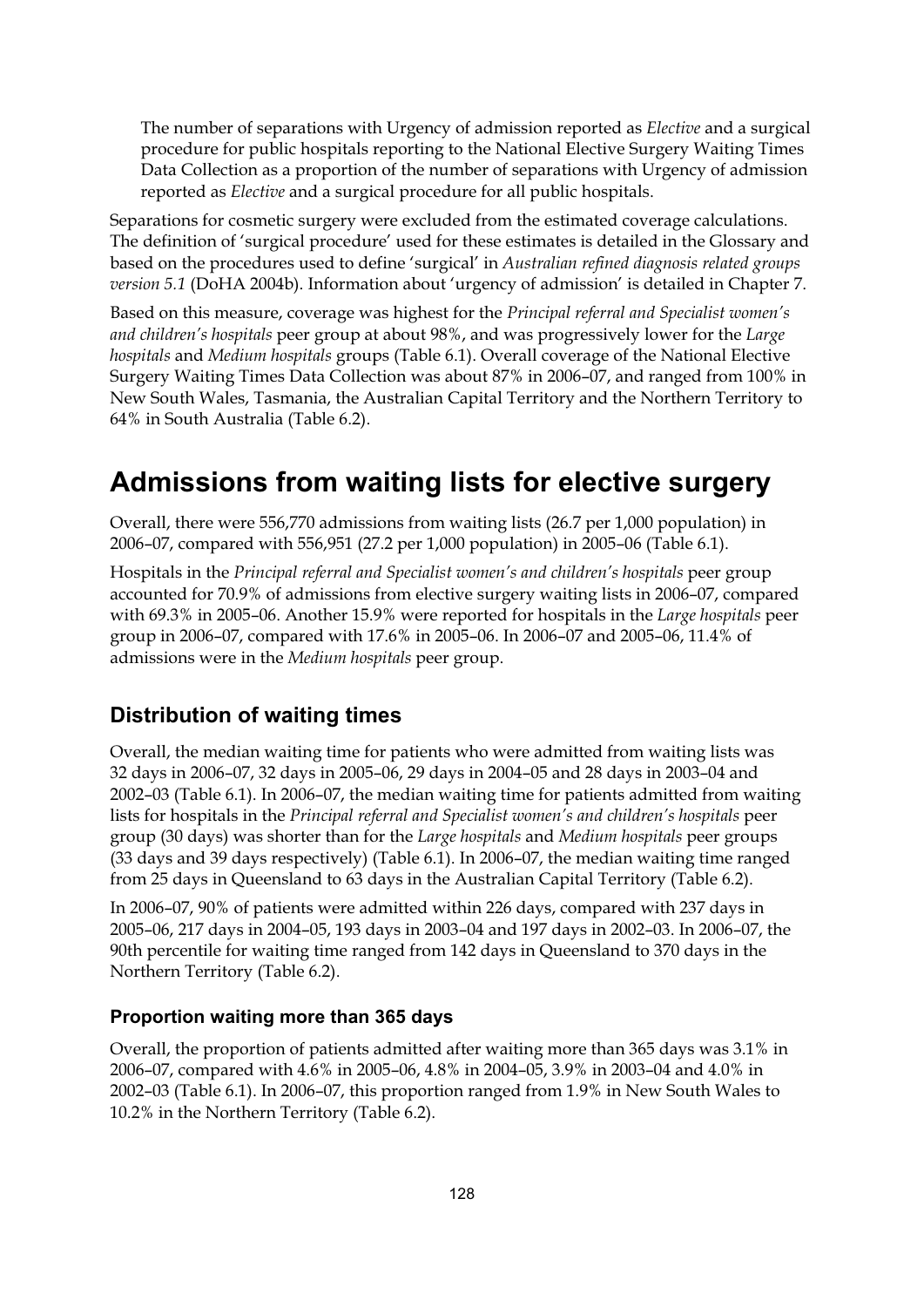In the *Principal referral and Specialist women's and children's hospitals* peer group in 2006–07, 3.4% of patients were admitted after waiting more than 365 days, as were 2.7% of patients in the *Large hospitals* peer group, and 1.7% of patients in the *Medium hospitals* peer group.

# **Additions to and removals from waiting lists**

Table 6.3 shows the movement of patients on and off waiting lists in 2006–07. This includes data on the total number of patients added to and removed from waiting lists, the distribution of days waited by patients removed from waiting lists and the proportion of patients waiting more than 365 days before being removed from waiting lists.

In 2006–07 a total of 734,715 patients were added to elective surgery waiting lists and 650,973 patients were removed from elective surgery waiting lists, whether they were admitted for the procedure they were waiting for or were removed for other reasons. In 2006–07, only Victoria, Western Australia and the Australian Capital Territory reported removals from waiting lists for transfer to another hospital's waiting list. This could have an effect of reducing the waiting times reported for overall removals for those three jurisdictions relative to others.

*Elective admissions* accounted for the most removals from waiting lists in 2006–07 (85.5%), ranging from 78.9% in the Northern Territory to 87.7% in Queensland. *Surgery not required or declined* accounted for 7.3% of removals following admission as elective patients. A further 3.2% of removals (21,015 patients) were *Treated elsewhere*, 1.4% (9,036) were *Not contactable/died*, and 0.9% (5,909) were *Emergency admissions*.

## **Distribution of waiting times**

Overall, the reason for removal category with the shortest median waiting time in 2006–07 was *Emergency admission* (1 day), and the category with longest median waiting time was *Not contactable/died* (169 days) (Table 6.3).

As was the case with median waiting times, the reason for removal category with the shortest waiting time by which 90% of patients were removed was *Emergency admission* (71 days) and the category with the longest waiting time was *Not reported* (692 days). The length of time by which 90% of patients were removed from waiting lists varied substantially between states and territories in most reason for removal categories. For example, waiting times at the 90th percentile in the *Emergency admission* category ranged from 19 days in Queensland to 638 days in the Northern Territory.

#### **Proportion waiting more than 365 days**

In 2006–07 the reason for removal category with the lowest proportion of patients waiting more than 365 days before removal was *Emergency admission* (1.0%) and the category with the highest proportion was *Not reported* (24.6%) (Table 6.3).

The proportion of patients waiting more than 365 days differed substantially between states and territories in 2006–07. Overall, it ranged from 2.4% in New South Wales to 17.5% in the Northern Territory. For the removal category *Not contactable or died* it ranged from 8.0% in New South Wales to 47.1% in the Australian Capital Territory.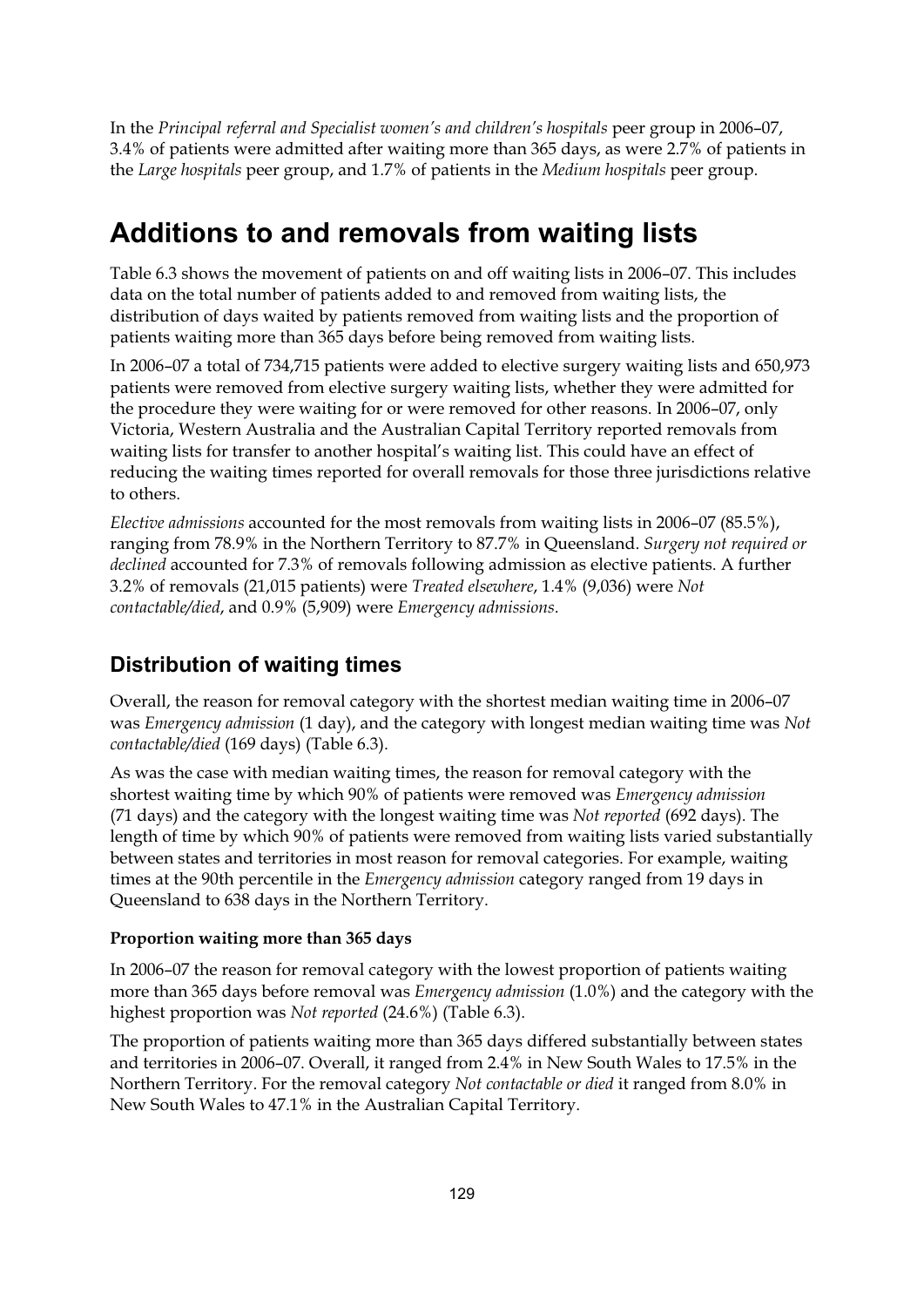# **Specialty of surgeon**

Table 6.4 shows the number of admissions from waiting lists, the distribution of days waited and the proportion of admissions where people waited more than 365 days in 2006–07. These data are presented by the specialty of the surgeon who was to perform the surgery and by state and territory.

#### **Distribution of waiting times**

*Ophthalmology* and *Orthopaedic surgery* were the surgical specialties with the longest median waiting times in 2006–07 (71 and 50 days respectively). All other surgical specialties except *Ear, nose and throat surgery* had median waiting times of less than 30 days; *Cardio-thoracic surgery* had the shortest median waiting time (12 days) (Table 6.4).

There was a marked variation between states and territories in the median waiting time for *Ophthalmology*, with 50% of patients being admitted within 34 days in Queensland and within 255 days in the Northern Territory. There was less variation between states and territories in the median waiting time for *Urology*, with waiting times ranging from 19 days in Western Australia to 52 days in the Australian Capital Territory.

The length of time by which 90% of patients had been admitted also varied by surgical specialty in 2006–07, from 66 days for *Cardio-thoracic surgery* to 318 days for both *Ophthalmology* and *Orthopaedic surgery*.

#### **Proportion waiting more than 365 days**

*Orthopaedic surgery* and *Ear, nose and throat surgery* were the specialties with the highest proportion of patients who waited more than 365 days to be admitted (6.0% and 5.5% respectively) (Table 6.4). *Cardio-thoracic surgery* had the lowest proportion of patients who waited more than 365 days (0.1%).

There was marked variation among the states and territories in the proportion of patients who waited more than 365 days to be admitted for some surgical specialties. For example, 1.1% of patients admitted for *Ophthalmology* in 2006–07 waited more than 365 days in Victoria, compared with 36.3% of patients in the Northern Territory.

#### **Admissions from waiting lists**

Nationally, admissions from waiting lists were highest for the specialty of *General surgery* (139,655) and lowest for *Neurosurgery* (10,944) (Table 6.4). Admissions from waiting lists were also highest for *General surgery* across all jurisdictions. The surgical specialty with the lowest number of admissions varied across states and territories from *Neurosurgery* (New South Wales and Queensland), *Vascular surgery* (Victoria and Western Australia), *Other* (South Australia and Tasmania), *Cardio-thoracic surgery* (the Australian Capital Territory) and *Plastic surgery* (Northern Territory).

## **Indicator procedures**

Indicator procedures are procedures which are of high volume and are often associated with long waits. Table 6.5 shows state and territory data on the distribution of days waited by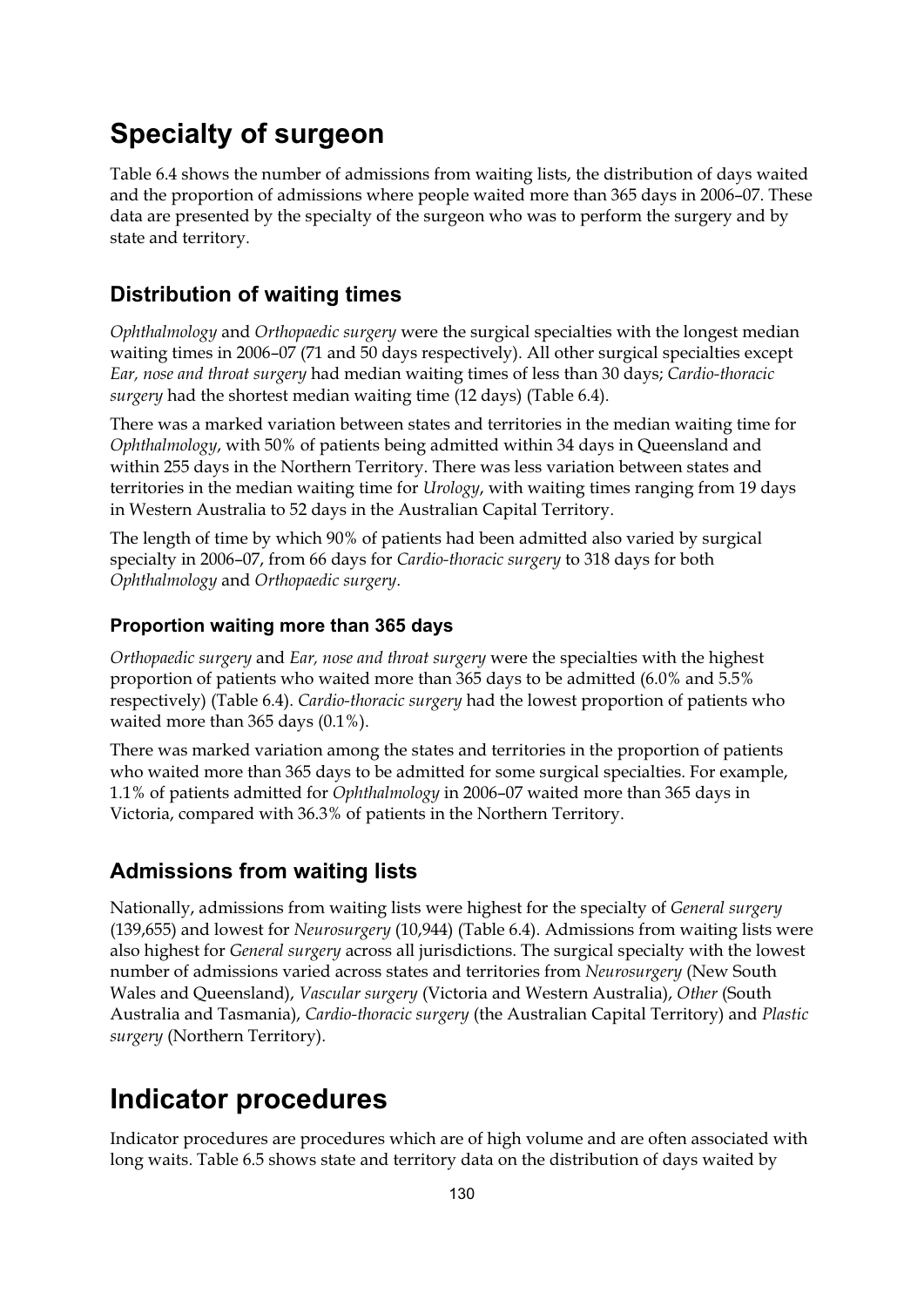patients admitted from waiting lists by indicator procedure. These data include the proportion of patients who waited more than 365 days to be admitted from waiting lists and the total number of patients admitted from waiting lists for elective surgery in 2006–07, by Indicator procedure.

## **Distribution of waiting times**

Nationally, the Indicator procedure with the lowest median waiting time in 2006–07 was *Coronary artery bypass graft* (17 days) and the one with the highest median waiting time was *Total knee replacement* (162 days) (Table 6.5).

There was marked variation among the states and territories in the median waiting time for *Myringoplasty*, ranging from 62 days in both Victoria and Queensland to 440 days in the Northern Territory.

The length of time by which 90% of patients had been admitted also varied by Indicator procedure, from 88 days for *Coronary artery bypass graft* to 426 days for *Varicose veins stripping & ligation*.

## **Admissions from waiting lists**

Overall, 32.9% of patients admitted for elective surgery had been waiting for one of the indicator procedures. There was some variation among the states and territories: the Australian Capital Territory had the highest proportion of admissions for the indicator procedures (39.0%) and the Northern Territory had the lowest proportion (20.5%).

*Cataract extraction* was the highest volume Indicator procedure across all jurisdictions, other than Tasmania where *Cystoscopy* was the highest. *Myringoplasty* was the lowest volume indicator procedure for New South Wales, Victoria, Queensland, South Australia and Tasmania (443, 433, 401, 115 and 14 admissions respectively). *Varicose vein stripping and ligation* was lowest for Western Australia (101 admissions) and *Haemorrhoidectomy* was lowest for the Australian Capital Territory and the Northern Territory (25 and 10 admissions respectively).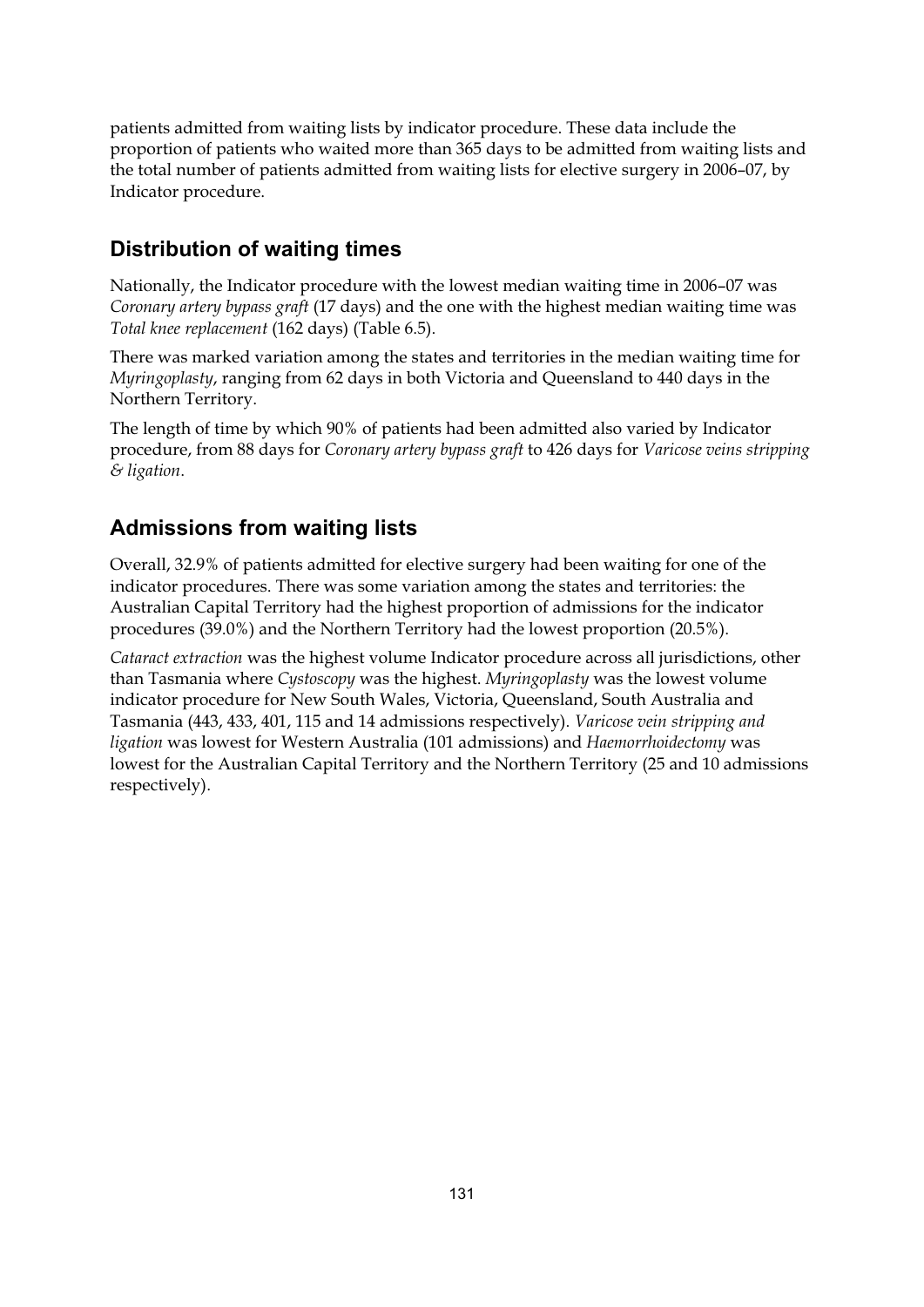| 4,316<br>22,650<br>3,294<br>1,341<br>Excision of lesion of skin and subcutaneous tissue<br>Biopsy of skin and subcutaneous tissue<br>Generalised allied health interventions<br>Cerebral anaesthesia<br>Procedures (top 10) <sup>(a)(b)</sup><br>1910<br>1620<br>1916<br>1618 | Inguinal herniorrhaphy<br>Indicator procedure<br>Myringoplasty<br>Cystoscopy                      |                    | $\circ$ $\circ$ $\circ$ $\circ$           | G56<br>D <sub>22</sub><br>C44<br>S62 | Other malignant neoplasms of skin<br>Mononeuropathies of upper limb<br>Fracture at wrist and hand level<br>Principal diagnosis (top 10) <sup>(a)(b)</sup> | 1,073<br>118<br>863<br>,684 |
|-------------------------------------------------------------------------------------------------------------------------------------------------------------------------------------------------------------------------------------------------------------------------------|---------------------------------------------------------------------------------------------------|--------------------|-------------------------------------------|--------------------------------------|-----------------------------------------------------------------------------------------------------------------------------------------------------------|-----------------------------|
| 490<br>983<br>-ocal skin flap, simple and small, single stage<br>Conduction anaesthesia<br>1909<br>1651                                                                                                                                                                       | Prostatectomy<br>Myringotomy<br>Septoplasty                                                       |                    | 57                                        | S <sub>02</sub><br>L90               | Fracture of skull and facial bones<br>Atrophic disorders of skin<br>Vlelanocytic naevi                                                                    | 812<br>829                  |
| 486<br>287<br>Other full thickness skin graft<br>Postprocedural analgesia<br>1649<br>1912                                                                                                                                                                                     | Not applicable/not reported                                                                       | 38,590             |                                           | C43<br>L57                           | Skin changes due to chronic exposure<br>Malignant melanoma of skin                                                                                        | 785<br>726                  |
| 210<br>192<br>Release of carpal and tarsal tunnel<br>Other split skin graft, small<br>1645<br>76                                                                                                                                                                              |                                                                                                   |                    |                                           | M72<br>Z42                           | Follow-up care involving plastic surgery<br>Fibroblastic disorders                                                                                        | 596<br>470                  |
| Principal referral and Specialist<br>Public hospital peer groups                                                                                                                                                                                                              |                                                                                                   |                    |                                           |                                      | Admissions from elective surgery<br>waiting lists over time                                                                                               |                             |
| women's & children's hospitals                                                                                                                                                                                                                                                |                                                                                                   | SURGICAL SPECIALTY |                                           |                                      | 34,382<br>$2002 - 03$                                                                                                                                     |                             |
| 190<br>27<br>Days waited at 50th percentile<br>Days waited at 90th percentile                                                                                                                                                                                                 | Admissions                                                                                        | Plastic surgery    |                                           | 38,675                               | 35,333<br>36,303<br>2004-05<br>2003-04                                                                                                                    |                             |
| 3.7<br>% waited more than 365 days                                                                                                                                                                                                                                            | Days waited at 50th percentile                                                                    |                    |                                           | 28<br>193                            | 37,629<br>38,675<br>$2005 - 06$<br>2006-07                                                                                                                |                             |
| 35<br>Days waited at 50th percentile<br>Large hospitals                                                                                                                                                                                                                       | Days waited at 90th percentile<br>% waited more than 365 days                                     |                    |                                           | 3.6                                  |                                                                                                                                                           |                             |
| 197<br>Days waited at 90th percentile                                                                                                                                                                                                                                         | Admissions from linked data <sup>(a)(b)</sup>                                                     |                    |                                           | 36,766                               |                                                                                                                                                           |                             |
| 2.2<br>% waited more than 365 days<br>Medium hospitals                                                                                                                                                                                                                        | ALOS from linked data (days) <sup>(a)(b)</sup><br>Patient days from linked data <sup>(a)(b)</sup> |                    |                                           | $\frac{0}{1}$<br>70,261              | 19,780<br>$\mathbf{Sex}^{(a)}$<br>Male                                                                                                                    |                             |
| 35<br>231<br>Days waited at 50th percentile<br>Days waited at 90th percentile                                                                                                                                                                                                 |                                                                                                   |                    |                                           |                                      | 16,986<br>Female                                                                                                                                          |                             |
| 5.3<br>% waited more than 365 days                                                                                                                                                                                                                                            |                                                                                                   |                    | Age group <sup>(a)</sup>                  |                                      |                                                                                                                                                           |                             |
| AR-DRGs (top 10) <sup>(a)(b)</sup>                                                                                                                                                                                                                                            |                                                                                                   |                    | $\overline{1}$<br>$\overline{\mathbf{v}}$ | 733<br>1,443                         | Separation mode <sup>(a)(b)</sup>                                                                                                                         |                             |
| Other Skin, Subcutaneous Tissue and Breast Procedures<br><b>J112</b>                                                                                                                                                                                                          |                                                                                                   | 8,161              | $5 - 14$                                  | 2,424                                | Discharge/transfer to an(other) acute hospital                                                                                                            | 205                         |
| Other Skin Graft and/or Debridement Procedures W/O Catastrophic<br><b>Hand Procedures</b><br><b>JO8B</b><br>130Z                                                                                                                                                              | : or Severe CC                                                                                    | 4,484<br>4,022     | $25 - 34$<br>$15 - 24$                    | 3,343<br>3,602                       | Discharge/transfer to a residential aged care service<br>Discharge/transfer to an(other) psychiatric hospital                                             | 161                         |
| Skin, Subcutaneous Tissue and Breast Plastic OR Procedures<br>J10Z                                                                                                                                                                                                            |                                                                                                   | 3,466              | $35 - 44$                                 | 3,844                                | Discharge/transfer to other health care accommodation                                                                                                     |                             |
| Carpal Tunnel Release<br><b>B05Z</b>                                                                                                                                                                                                                                          |                                                                                                   | 1,574              | $45 - 54$                                 | 4,356                                | Statistical discharge-type change                                                                                                                         | $887 - 4$                   |
| Lower Limb Procs W/O Ulcer/Cellulitis W/O (Skin Graft and (Cat or<br>Minor Skin Disorders, Sameday<br>J13B<br><b>J67B</b>                                                                                                                                                     | Sev CC)                                                                                           | 1,278<br>825       | $55 - 64$<br>$65 - 74$                    | 4,774<br>5,108                       | Statistical discharge from leave<br>eft against medical advice                                                                                            |                             |
| Major Procedures for Non-Malignant Breast Conditions<br><b>JO6B</b>                                                                                                                                                                                                           |                                                                                                   | 752                | $75 - 84$                                 | 5,122                                | Died                                                                                                                                                      | $\overline{20}$             |
| Maxillo Surgery W/O CC<br>Eyelid Procedures<br>DO4B<br>C11Z                                                                                                                                                                                                                   |                                                                                                   | 672<br>670         | Not reported<br>$\overline{65}$           | 2,017                                | <b>Vot reported</b><br>Other                                                                                                                              | 36,196                      |
|                                                                                                                                                                                                                                                                               |                                                                                                   |                    |                                           |                                      |                                                                                                                                                           |                             |

(a) These data are supplied to the National Hospital Morbidity Database.

(a) These data are supplied to the National Hospital Morbidity Database.<br>(b) Separations for which the care type was reported as *Newborn wi*th no qualified days, and records for *Hospital boarders* and *Posthumous organ* (b) Separations for which the care type was reported as *Newborn* with no qualified days, and records for *Hospital boarders* and *Posthumous organ procurement* have been excluded.

*Abbreviations* : CC—complications and comorbidities; Cat—Catastrophic; Sev—severe; OR—operating room; W/O—without; ALOS—average length of stay.

# Figure 6.1: Interrelationships of a specialty of surgeon (Plastic surgery) with other data elements, all hospitals, 2006-07 **Figure 6.1: Interrelationships of a specialty of surgeon (Plastic surgery) with other data elements, all hospitals, 2006–07**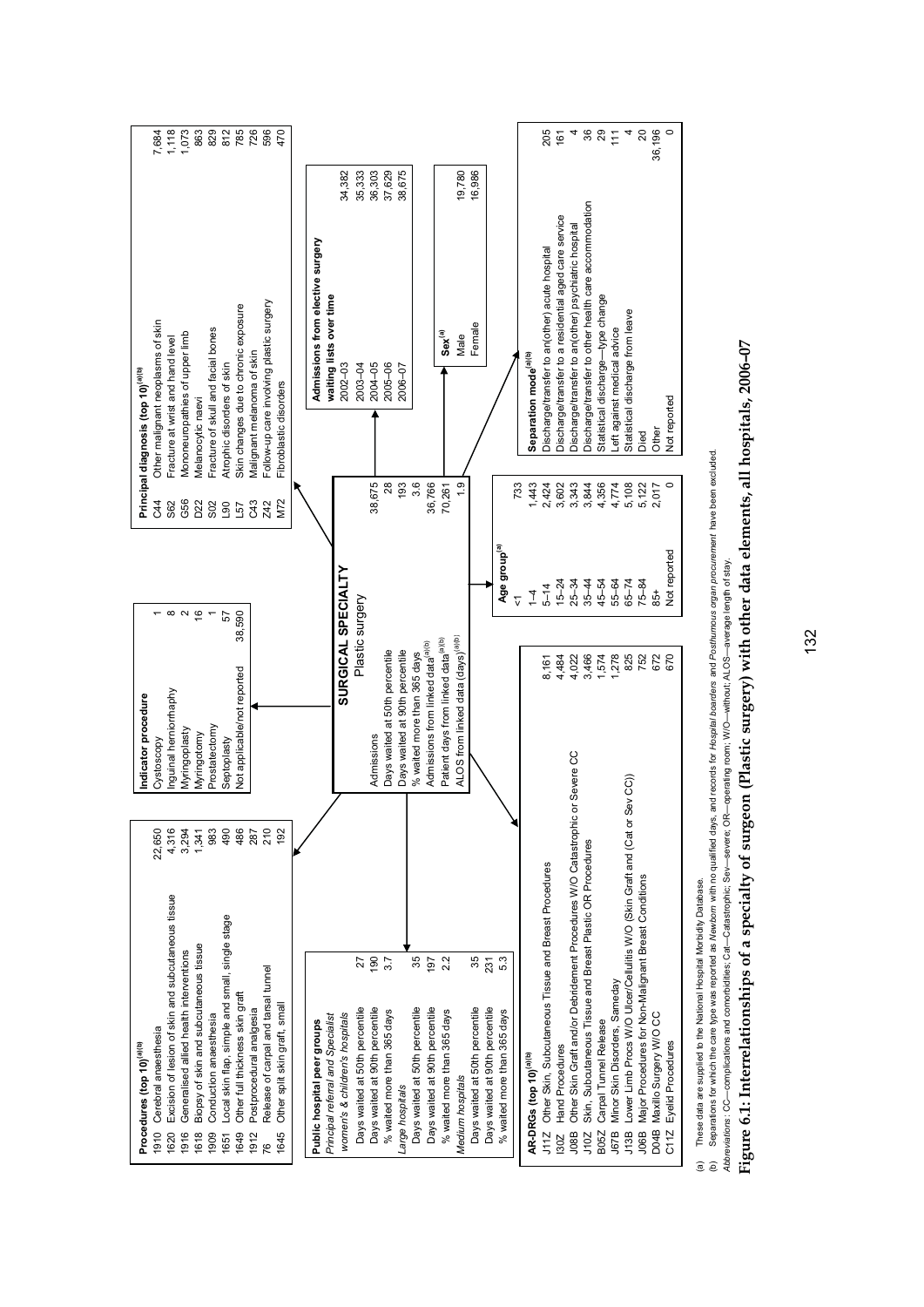|                                                                  | 2002-03 | 2003-04 | 2004-05 | 2005-06 | 2006-07 |
|------------------------------------------------------------------|---------|---------|---------|---------|---------|
| Principal referral and Specialist women's & children's hospitals |         |         |         |         |         |
| Number of reporting hospitals <sup>(a)</sup>                     | 69      | 68      | 75      | 78      | 82      |
| Estimated coverage of surgical separations $(\%)^{(b)}$          | 99      | 99      | 99      | 99      | 98      |
| Number of admissions <sup>(c)</sup>                              | 339,370 | 343,430 | 372,085 | 386,203 | 394,831 |
| Days waited at 50th percentile                                   | 26      | 27      | 28      | 30      | 30      |
| Days waited at 90th percentile                                   | 182     | 182     | 203     | 228     | 225     |
| % waited more than 365 days                                      | 3.9     | 3.9     | 4.6     | 4.7     | 3.4     |
| Large hospitals                                                  |         |         |         |         |         |
| Number of reporting hospitals <sup>(a)</sup>                     | 41      | 42      | 36      | 34      | 30      |
| Estimated coverage of surgical separations $(\%)^{(b)}$          | 82      | 85      | 82      | 81      | 77      |
| Number of admissions <sup>(c)</sup>                              | 108,742 | 110,284 | 100,916 | 97,816  | 88,433  |
| Days waited at 50th percentile                                   | 31      | 30      | 29      | 35      | 33      |
| Days waited at 90th percentile                                   | 213     | 206     | 227     | 251     | 224     |
| % waited more than 365 days                                      | 4.2     | 4.2     | 4.8     | 4.6     | 2.7     |
| <b>Medium hospitals</b>                                          |         |         |         |         |         |
| Number of reporting hospitals <sup>(a)</sup>                     | 56      | 58      | 59      | 51      | 52      |
| Estimated coverage of surgical separations $(\%)^{(b)}$          | 52      | 59      | 62      | 62      | 63      |
| Number of admissions <sup>(c)</sup>                              | 59,109  | 68,790  | 69,830  | 63,641  | 63,658  |
| Days waited at 50th percentile                                   | 34      | 34      | 37      | 38      | 39      |
| Days waited at 90th percentile                                   | 234     | 215     | 272     | 257     | 231     |
| % waited more than 365 days                                      | 3.6     | 3.3     | 6.1     | 3.8     | 1.7     |
| Total <sup>(d)</sup>                                             |         |         |         |         |         |
| Number of reporting hospitals <sup>(a)</sup>                     | 199     | 196     | 195     | 191     | 192     |
| Estimated coverage of surgical separations $(\%)^{(b)}$          | 85      | 87      | 87      | 87      | 87      |
| Number of admissions <sup>(c)</sup>                              | 517,503 | 528,949 | 549,746 | 556,951 | 556,770 |
| Admissions per 1,000 population <sup>(e)</sup>                   | 26.2    | 26.5    | 27.2    | 27.2    | 26.7    |
| Days waited at 50th percentile                                   | 28      | 28      | 29      | 32      | 32      |
| Days waited at 90th percentile                                   | 197     | 193     | 217     | 237     | 226     |
| % waited more than 365 days                                      | 4.0     | 3.9     | 4.8     | 4.6     | 3.1     |

#### **Table 6.1: Waiting time statistics for patients admitted from waiting lists for elective surgery, by public hospital peer group, Australia, 2002–03 to 2006–07**

(a) Number of hospitals reporting to the National Elective Surgery Waiting Times Data Collection. See Appendix 2 for further information.

(b) This is the number of separations with an Urgency of admission reported as *Elective* and a surgical procedure for public hospitals reporting to the National Elective Surgery Waiting Times Data Collection as a proportion of the number of separations with an Urgency of admission reported as *Elective* and a surgical

procedure for all public hospitals.<br>(c) Number of admissions for elective surgery reported to the National Elective Surgery Waiting Times Data Collection.

(d) Includes data for hospitals not included in the specified hospital peer groups and some private hospitals contracted to do elective surgery.

(e) Crude rate based on the Australian estimated resident population as at 31 December of the period in question.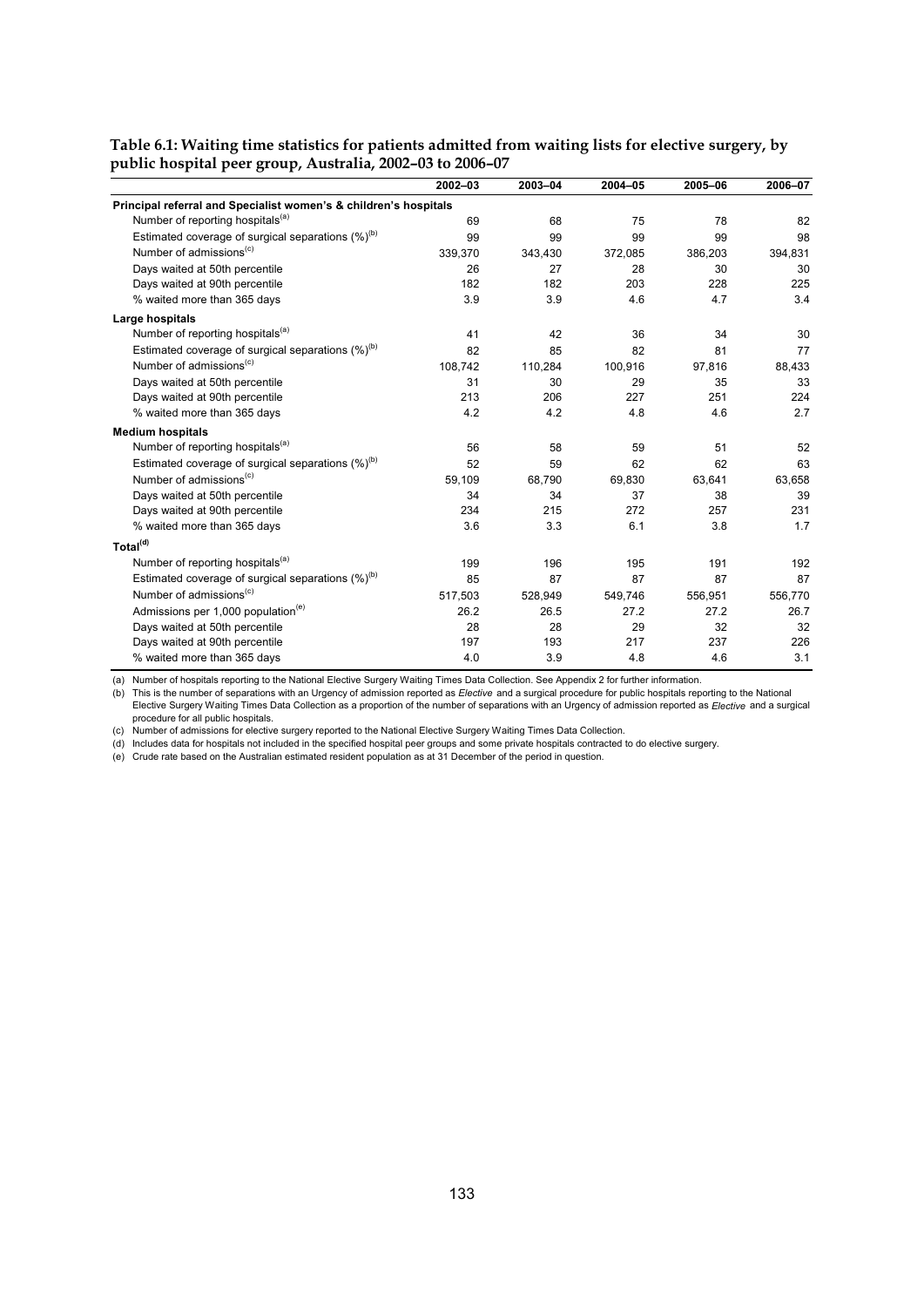| 8 g g<br>2 g<br>2 g<br>11,658<br>$\frac{8}{1}$<br>ನ ೫<br>4,090<br>27<br>125<br>9<br>91,827<br><u> প</u><br>$\frac{100}{2}$<br>86,679<br>8 8 4<br>8 4 9<br>33,713<br>195<br>2.3<br>35<br>28<br>25<br>27<br>28<br>ຊ<br>R<br>ౘ<br>11,277<br>$39\,$<br>100<br>259<br>2.3<br>100<br>,825<br>266<br>$\frac{3}{2}$<br>100<br>573<br>093<br>52<br>$\frac{1}{2}$<br>र्ऋ<br>$\overline{A}$<br>86<br>Principal referral and Specialist women's & children's hospitals<br>Estimated coverage of elective surgical separations (%) <sup>(c)</sup><br>Estimated coverage of elective surgical separations (%)(c)<br>Estimated coverage of elective surgical separations (%) <sup>(c)</sup><br>Number of reporting hospitals <sup>(b)</sup><br>Number of reporting hospitals <sup>(b)</sup><br>Number of reporting hospitals <sup>(b)</sup><br>Days waited at 50th percentile<br>Days waited at 50th percentile<br>Days waited at 50th percentile<br>Days waited at 90th percentile<br>Days waited at 90th percentile<br>Days waited at 90th percentile<br>% waited more than 365 days<br>% waited more than 365 days<br>Number of admissions <sup>(d)</sup><br>Number of admissions <sup>(d)</sup><br>Number of admissions <sup>(d)</sup><br>Medium hospitals<br>Large hospitals | ន<br>ខ្លួន<br><sub>5.</sub> 0<br><u>ಇ ಇ ಇ</u><br>26,002<br>$\ddot{ }$<br>æ<br>8,571 | $207$<br>$3.8$<br>ౢ<br>$\frac{100}{2}$<br>5,489<br>43<br>$\frac{100}{2}$<br>31,705<br>201 | $343$<br>$9.2$<br>38<br>$\frac{8}{100}$<br>14,181 | $\frac{8}{1}$<br>5,129<br>ف<br>ء<br>م.<br>¤<br>e<br>E | $100$<br>5,215<br>$\approx$ |                     |
|--------------------------------------------------------------------------------------------------------------------------------------------------------------------------------------------------------------------------------------------------------------------------------------------------------------------------------------------------------------------------------------------------------------------------------------------------------------------------------------------------------------------------------------------------------------------------------------------------------------------------------------------------------------------------------------------------------------------------------------------------------------------------------------------------------------------------------------------------------------------------------------------------------------------------------------------------------------------------------------------------------------------------------------------------------------------------------------------------------------------------------------------------------------------------------------------------------------------------------------------------------------------|-------------------------------------------------------------------------------------|-------------------------------------------------------------------------------------------|---------------------------------------------------|-------------------------------------------------------|-----------------------------|---------------------|
|                                                                                                                                                                                                                                                                                                                                                                                                                                                                                                                                                                                                                                                                                                                                                                                                                                                                                                                                                                                                                                                                                                                                                                                                                                                                    |                                                                                     |                                                                                           |                                                   |                                                       |                             |                     |
|                                                                                                                                                                                                                                                                                                                                                                                                                                                                                                                                                                                                                                                                                                                                                                                                                                                                                                                                                                                                                                                                                                                                                                                                                                                                    |                                                                                     |                                                                                           |                                                   |                                                       |                             |                     |
|                                                                                                                                                                                                                                                                                                                                                                                                                                                                                                                                                                                                                                                                                                                                                                                                                                                                                                                                                                                                                                                                                                                                                                                                                                                                    |                                                                                     |                                                                                           |                                                   |                                                       |                             | 8                   |
|                                                                                                                                                                                                                                                                                                                                                                                                                                                                                                                                                                                                                                                                                                                                                                                                                                                                                                                                                                                                                                                                                                                                                                                                                                                                    |                                                                                     |                                                                                           |                                                   |                                                       |                             | 394,831             |
|                                                                                                                                                                                                                                                                                                                                                                                                                                                                                                                                                                                                                                                                                                                                                                                                                                                                                                                                                                                                                                                                                                                                                                                                                                                                    |                                                                                     |                                                                                           |                                                   |                                                       |                             |                     |
|                                                                                                                                                                                                                                                                                                                                                                                                                                                                                                                                                                                                                                                                                                                                                                                                                                                                                                                                                                                                                                                                                                                                                                                                                                                                    |                                                                                     |                                                                                           |                                                   |                                                       | 363                         | 9<br>25<br>24<br>34 |
|                                                                                                                                                                                                                                                                                                                                                                                                                                                                                                                                                                                                                                                                                                                                                                                                                                                                                                                                                                                                                                                                                                                                                                                                                                                                    |                                                                                     |                                                                                           |                                                   |                                                       | 9.8                         |                     |
|                                                                                                                                                                                                                                                                                                                                                                                                                                                                                                                                                                                                                                                                                                                                                                                                                                                                                                                                                                                                                                                                                                                                                                                                                                                                    |                                                                                     |                                                                                           |                                                   |                                                       |                             |                     |
|                                                                                                                                                                                                                                                                                                                                                                                                                                                                                                                                                                                                                                                                                                                                                                                                                                                                                                                                                                                                                                                                                                                                                                                                                                                                    |                                                                                     |                                                                                           |                                                   |                                                       |                             | వి                  |
|                                                                                                                                                                                                                                                                                                                                                                                                                                                                                                                                                                                                                                                                                                                                                                                                                                                                                                                                                                                                                                                                                                                                                                                                                                                                    |                                                                                     |                                                                                           |                                                   | $\frac{8}{1}$                                         |                             | $\overline{7}$      |
|                                                                                                                                                                                                                                                                                                                                                                                                                                                                                                                                                                                                                                                                                                                                                                                                                                                                                                                                                                                                                                                                                                                                                                                                                                                                    |                                                                                     |                                                                                           |                                                   | 4,177                                                 |                             | 88,433              |
|                                                                                                                                                                                                                                                                                                                                                                                                                                                                                                                                                                                                                                                                                                                                                                                                                                                                                                                                                                                                                                                                                                                                                                                                                                                                    |                                                                                     |                                                                                           |                                                   | ف<br>ء                                                |                             |                     |
|                                                                                                                                                                                                                                                                                                                                                                                                                                                                                                                                                                                                                                                                                                                                                                                                                                                                                                                                                                                                                                                                                                                                                                                                                                                                    |                                                                                     |                                                                                           |                                                   | ېم                                                    |                             | 33<br>22<br>2.7     |
|                                                                                                                                                                                                                                                                                                                                                                                                                                                                                                                                                                                                                                                                                                                                                                                                                                                                                                                                                                                                                                                                                                                                                                                                                                                                    |                                                                                     | 4.5                                                                                       |                                                   | e<br>E                                                |                             |                     |
|                                                                                                                                                                                                                                                                                                                                                                                                                                                                                                                                                                                                                                                                                                                                                                                                                                                                                                                                                                                                                                                                                                                                                                                                                                                                    |                                                                                     |                                                                                           |                                                   |                                                       |                             |                     |
|                                                                                                                                                                                                                                                                                                                                                                                                                                                                                                                                                                                                                                                                                                                                                                                                                                                                                                                                                                                                                                                                                                                                                                                                                                                                    |                                                                                     |                                                                                           |                                                   |                                                       |                             | 52                  |
|                                                                                                                                                                                                                                                                                                                                                                                                                                                                                                                                                                                                                                                                                                                                                                                                                                                                                                                                                                                                                                                                                                                                                                                                                                                                    | 8                                                                                   |                                                                                           |                                                   |                                                       |                             | යි                  |
|                                                                                                                                                                                                                                                                                                                                                                                                                                                                                                                                                                                                                                                                                                                                                                                                                                                                                                                                                                                                                                                                                                                                                                                                                                                                    | 11,718                                                                              | a.<br>C                                                                                   |                                                   |                                                       |                             | 63,658              |
|                                                                                                                                                                                                                                                                                                                                                                                                                                                                                                                                                                                                                                                                                                                                                                                                                                                                                                                                                                                                                                                                                                                                                                                                                                                                    | $\frac{8}{3}$                                                                       | n.a                                                                                       |                                                   |                                                       |                             |                     |
|                                                                                                                                                                                                                                                                                                                                                                                                                                                                                                                                                                                                                                                                                                                                                                                                                                                                                                                                                                                                                                                                                                                                                                                                                                                                    | 209<br>4.2                                                                          | n.a                                                                                       |                                                   |                                                       |                             | 3<br>25<br>25<br>25 |
| % waited more than 365 days                                                                                                                                                                                                                                                                                                                                                                                                                                                                                                                                                                                                                                                                                                                                                                                                                                                                                                                                                                                                                                                                                                                                                                                                                                        |                                                                                     | n.a                                                                                       |                                                   |                                                       |                             |                     |
| Total <sup>(e)</sup>                                                                                                                                                                                                                                                                                                                                                                                                                                                                                                                                                                                                                                                                                                                                                                                                                                                                                                                                                                                                                                                                                                                                                                                                                                               |                                                                                     |                                                                                           |                                                   |                                                       |                             |                     |
| ᢆ<br>೫<br>ஜ<br>Number of reporting hospitals <sup>(b)</sup>                                                                                                                                                                                                                                                                                                                                                                                                                                                                                                                                                                                                                                                                                                                                                                                                                                                                                                                                                                                                                                                                                                                                                                                                        |                                                                                     |                                                                                           |                                                   | N                                                     | ιΩ                          | 192                 |
| 8<br>79<br>100<br>Estimated coverage of elective surgical separations (%) <sup>(c)</sup>                                                                                                                                                                                                                                                                                                                                                                                                                                                                                                                                                                                                                                                                                                                                                                                                                                                                                                                                                                                                                                                                                                                                                                           | 67                                                                                  | \$                                                                                        | $\overline{100}$                                  | $\frac{100}{2}$                                       | $\frac{100}{2}$             | 5                   |
| 107,893<br>131,669<br>,630<br>201<br>Number of admissions <sup>(d)</sup>                                                                                                                                                                                                                                                                                                                                                                                                                                                                                                                                                                                                                                                                                                                                                                                                                                                                                                                                                                                                                                                                                                                                                                                           | 48,986                                                                              | 37,194                                                                                    | 14,181                                            | 9,306                                                 | 5,911                       | 556,770             |
| 26.1<br>25.5<br>29.4<br>Admissions per 1,000 population <sup>(f)</sup>                                                                                                                                                                                                                                                                                                                                                                                                                                                                                                                                                                                                                                                                                                                                                                                                                                                                                                                                                                                                                                                                                                                                                                                             | 23.5                                                                                | 23.6                                                                                      | 28.8                                              | 27.7                                                  | 27.8                        | 26.7                |
| 25<br>80<br>35<br>Days waited at 50th percentile                                                                                                                                                                                                                                                                                                                                                                                                                                                                                                                                                                                                                                                                                                                                                                                                                                                                                                                                                                                                                                                                                                                                                                                                                   | 8                                                                                   | $\theta$                                                                                  | 38                                                | 63                                                    | 35                          | $\approx$           |
| $142$<br>2.5<br>208<br>260<br>Days waited at 90th percentile                                                                                                                                                                                                                                                                                                                                                                                                                                                                                                                                                                                                                                                                                                                                                                                                                                                                                                                                                                                                                                                                                                                                                                                                       | 225                                                                                 | 206                                                                                       | 343                                               | 364                                                   | 370                         | 226                 |
| 3.3<br>$\ddot{ }$ .9<br>% waited more than 365 days                                                                                                                                                                                                                                                                                                                                                                                                                                                                                                                                                                                                                                                                                                                                                                                                                                                                                                                                                                                                                                                                                                                                                                                                                | 4.6                                                                                 | 3.9                                                                                       | 9.2                                               | 9.9                                                   | 10.2                        | $\overline{31}$     |

counterbalanced overall by the number of admissions occurring in a similar way in future reporting periods.

(b) Number of hospitals reporting to the National Elective Surgery Waiting Times Data Collection. See Appendix 2 for further information.

` counterbalanced overall by the number of admissions occurring in a similar way in future reporting periods. `<br>(b) Number of hospitals reporting to the National Elective Surgery Walting Times Data Collection. See Appendix The number of separations with an Urgency of admission reported as Elective and a surgical procedure for public hospitals reporting to the Number Davity a Viding Times Data Collection as a proportion of the number of separ

(d) Number of admissions for elective surgery reported to the National Elective Surgery Waiting Times Data Collection. an Urgency of admission reported as of *Elective* and a surgical procedure for all public hospitals.

(e) Includes data for hospitals not included in the specified hospital peer groups.

(f) Crude rate based on the Australian estimated resident population as at 31 December 2006.

134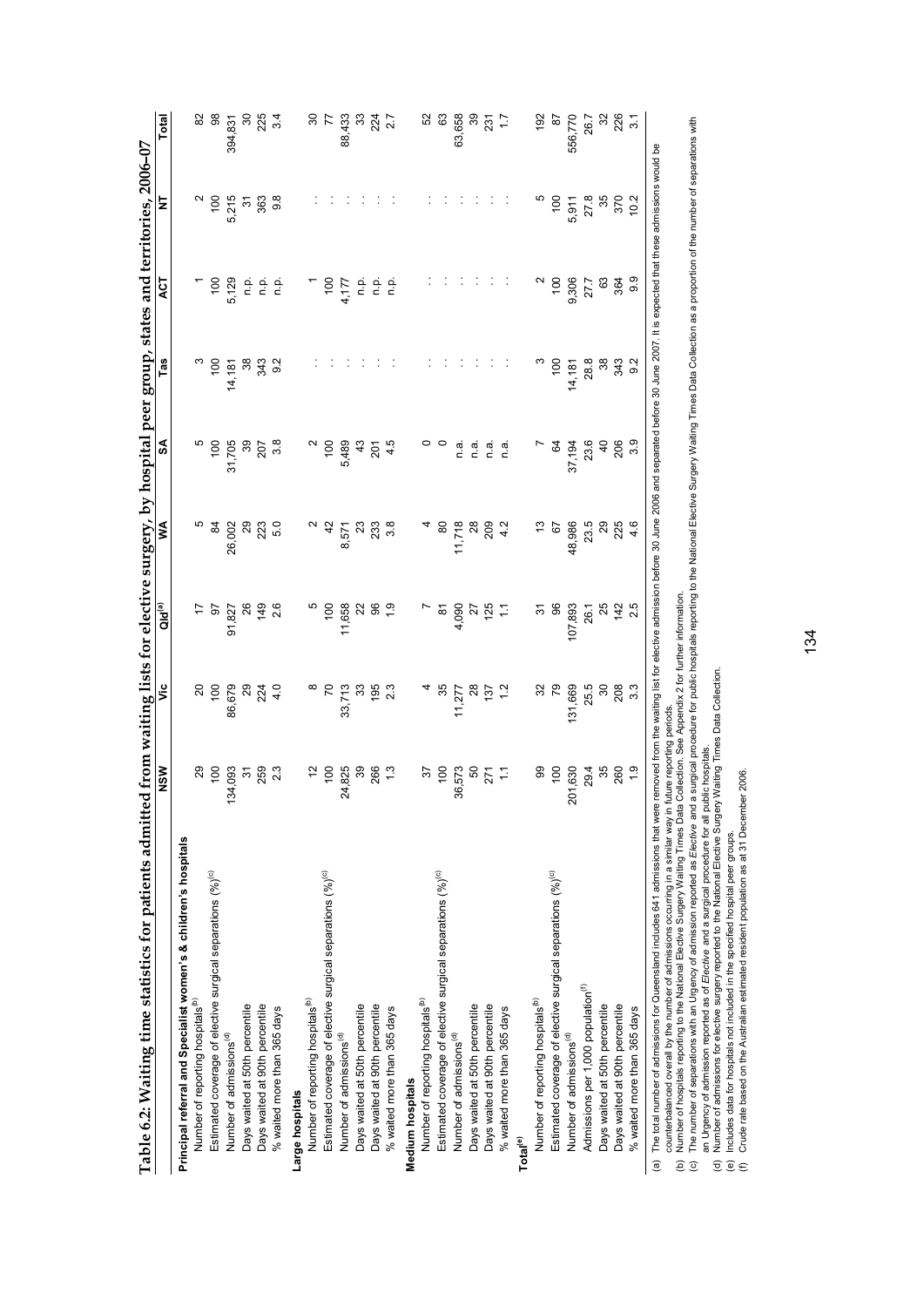| <b>こうこうそ そうみ そうひょうりょ こうこ こうそうちょうり クジャーククー</b> |                              |
|-----------------------------------------------|------------------------------|
|                                               |                              |
|                                               |                              |
|                                               |                              |
|                                               |                              |
|                                               |                              |
|                                               |                              |
|                                               |                              |
|                                               |                              |
| <br> <br> <br>                                |                              |
|                                               |                              |
|                                               |                              |
|                                               |                              |
|                                               |                              |
|                                               |                              |
| ֺ֚֚<br>֧֪֧֢֚֚֚֚֚֚֚֚֚֚֚֚֚֚֜׆֧                  |                              |
|                                               |                              |
|                                               |                              |
|                                               |                              |
|                                               |                              |
|                                               |                              |
|                                               |                              |
|                                               |                              |
|                                               |                              |
| <b>September 2007-00-2008</b>                 |                              |
|                                               |                              |
|                                               |                              |
|                                               |                              |
|                                               |                              |
|                                               |                              |
|                                               |                              |
|                                               |                              |
|                                               |                              |
| ı                                             |                              |
|                                               |                              |
|                                               |                              |
|                                               |                              |
|                                               |                              |
| りょうそ コサネシュサカネ そうも ひきょう                        |                              |
|                                               |                              |
|                                               |                              |
|                                               |                              |
|                                               |                              |
|                                               |                              |
|                                               |                              |
|                                               |                              |
|                                               |                              |
|                                               |                              |
|                                               |                              |
|                                               |                              |
|                                               |                              |
|                                               |                              |
|                                               | Š                            |
|                                               |                              |
|                                               |                              |
| acto waiting                                  | Lance C<br>ن<br>المعاد       |
| <br> <br> <br> <br>                           | )<br>;<br>;                  |
|                                               |                              |
|                                               |                              |
|                                               |                              |
|                                               |                              |
| v .c 3 v<br>໌                                 |                              |
| ہے۔<br>ا                                      | $\frac{1}{2}$<br>co anu ucin |

|                                                | NSW                     | yic              | $Q$ ld $^{(a)}$ | ≸             | న్               | Tas           | ACT            | 보              | Total             |
|------------------------------------------------|-------------------------|------------------|-----------------|---------------|------------------|---------------|----------------|----------------|-------------------|
| Additions                                      | .660<br>230             | 149,057          | 222,661         | 55,411        | 42,432           | 17,525        | 11,186         | 5,783          | 734,715           |
| Removals <sup>(b)</sup>                        |                         |                  |                 |               |                  |               |                |                |                   |
| Elective admission                             | 630<br>$\overline{201}$ | 131,669          | 107,893         | 48,986        | 37,194           | 14,181        | 9,306          | 5,911          | 556,770           |
| Days waited at 50th percentile                 | 35                      | ౚ                |                 | ని            |                  | 8             | ස              |                |                   |
| Days waited at 90th percentile                 | 260                     |                  |                 | 225           | 206              |               | 364            | 3.56           | 226               |
| % waited more than 365 days                    | $\frac{0}{1}$           | 208<br>3.3       | 74.5            | 4.6           | $3.\overline{9}$ | 343<br>9.2    | 9.9            | 10.2           | $\overline{3}$ .  |
| Emergency admission                            | 511                     | 881              | 2,829           | 249           | 291              | 120           |                | 28             | 5,909             |
| Days waited at 50th percentile                 | $\tilde{t}$             |                  |                 | $\frac{6}{5}$ | $\overline{a}$   | $\tilde{5}$   |                | $\overline{2}$ |                   |
| Days waited at 90th percentile                 | 113                     | 106              | $\frac{9}{2}$   | 113           |                  | 243           |                | 638            | $\overline{r}$    |
| % waited more than 365 days                    | 0.4                     | 1.8              | 0.2             | $\ddot{ }$    | $119$<br>$2.7$   | 5.8           |                | 21.4           | $\frac{0}{1}$     |
| Not contactable/died                           | 313                     | 2,254            | 1,083           | 946           | 461              | 775           | 204            | n.a.           | 9,036             |
| Days waited at 50th percentile                 | 129                     | 169              | 143             | 338           | 116              | 259           | 339            | n.a            |                   |
| Days waited at 90th percentile                 | 353                     | 546              | 847             | 692           | 403              | 1,002         | ,299           | n.a.           |                   |
| % waited more than 365 days                    | 8.0                     | 21.7             | 30.5            | 46.2          | 14.1             | 36.3          | 47.1           | n.a            | $\frac{169}{572}$ |
| Treated elsewhere                              | 264<br>$\tilde{=}$      | 3,634            | 4,221           | 1,274         | 810              | 489           | 323            | n.a            | 21,015            |
| Days waited at 50th percentile                 | 82                      | ဇု               | 3               | 155           | 80               | 186           | 132            | n.a            | 86                |
| Days waited at 90th percentile                 | 302                     | 366              | 483             | 491           | 361              | 585           | 483            | n.a            | 350               |
| % waited more than 365 days                    | 3.0                     | 10.0             | 14.9            | 21.9          | $9.\overline{8}$ | 26.4          | 16.4           | n.a            | $\frac{8}{8}$     |
| Surgery not required or declined               | 074                     | 14,232           | 7,032           | 4,265         | 2,614            | 1,103         | 964            | n.a            | 47,284            |
| Days waited at 50th percentile                 | 118                     | 8                | 69              | 220           | 101              | 228           | 214            | n.a            |                   |
| Days waited at 90th percentile                 | 345                     | 455              | 466             | 563           | 407              | 77            |                | n.a            | $108$<br>433      |
| % waited more than 365 days                    | $\overline{z}$          | 14.7             | 14.3            | 30.8          | 12.5             | 35.1          | 732<br>29.9    | n.a.           | 14.0              |
| Transferred to another hospital's waiting list | n.a                     | 2,104            | n.a.            | 2,795         | n.a.             | n.a.          | 292            | n.a            | 5,191             |
| Days waited at 50th percentile                 | n.a                     | $\frac{8}{2}$    | n.a             | 150           | n.a.             | n.a.          | $\frac{5}{19}$ | n.a.           | $118$<br>418      |
| Days waited at 90th percentile                 | n.a                     | 278<br>5.7       | n.ai            | 476           | n.a.             | n.ai          | 848            | n.a            |                   |
| % waited more than 365 days                    | n.a                     |                  | n.a             | 19.0          | n.a              | n.a           | 27.1           | n.a            | 14.0              |
| Not reported                                   |                         | ,275             | n.a             | 1,143         | 1,514            | 276           |                | <b>1557</b>    | 5,768             |
| Days waited at 50th percentile                 | n.p.                    | ą                | n.a             | 5             | 122              | 182           |                | 296            | 108               |
| Days waited at 90th percentile                 | ρ.                      | 335              | n.a             | 522           | 514              | 692           |                | 393            | 692               |
| % waited more than 365 days                    | م.<br>P                 | 7.8              | n.a             | 18.5          | 22.0             | 27            |                | 45.2           | 24.6              |
| Total removals                                 | 795<br>233              | 56,049           | 123,058         | 59,658        | 42,884           | 16,944        | 11,089         | 7,496          | 650,973           |
| Days waited at 50th percentile                 | $\overline{4}$          | 35               | 27              | 52            | $\frac{3}{4}$    | $\frac{9}{4}$ | 77             | 52             | 36                |
| Days waited at 90th percentile                 | 280                     | 247              | $175$<br>3.8    | 336           | 250              | 438           | 451            | 582            | 269               |
| % waited more than 365 days                    | 2.4                     | $4.\overline{8}$ |                 | 8.5           | 5.3              | 12.9          | 13.0           | 17.5           | 4.6               |

135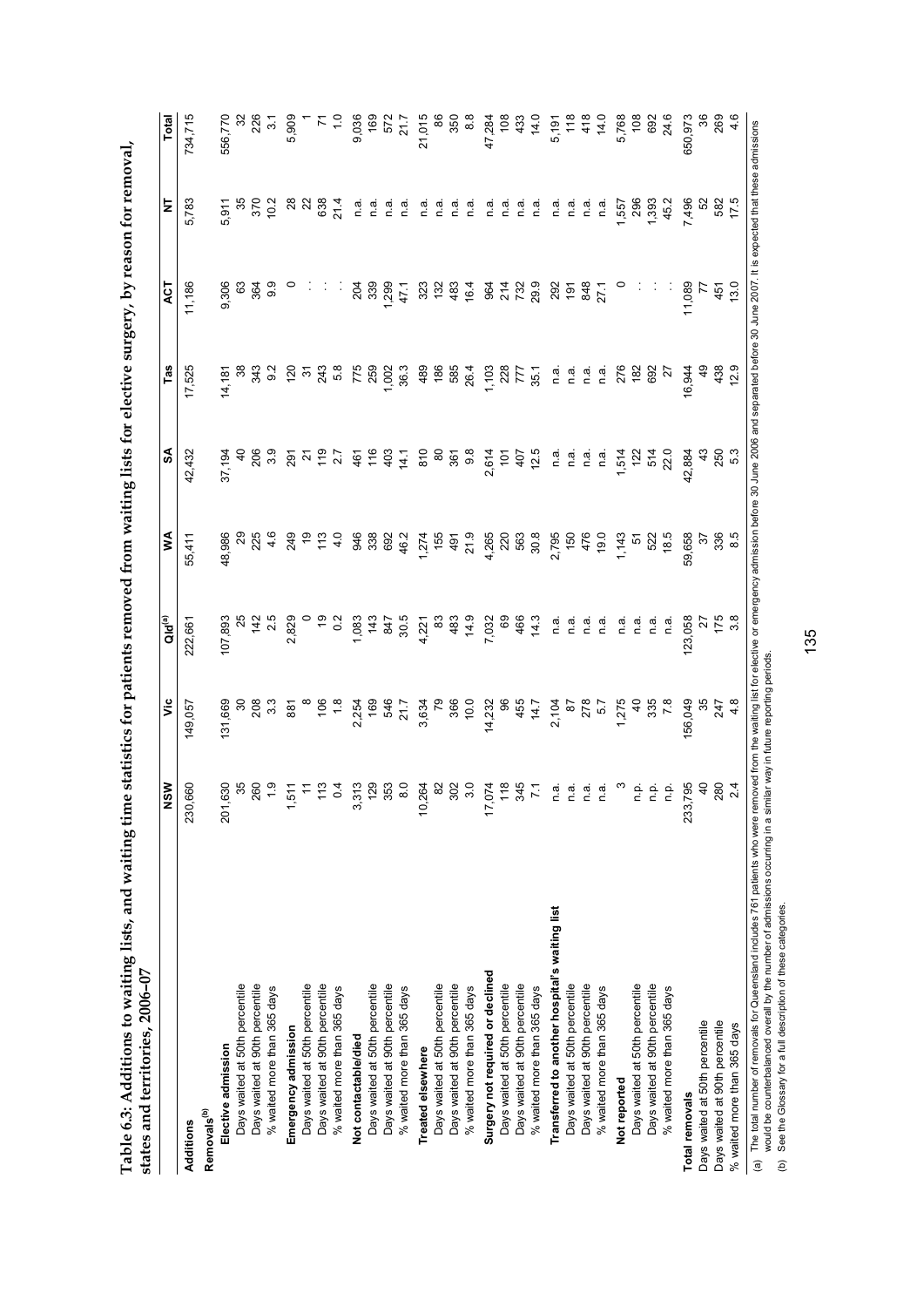| $\sim$ $\sim$ $\sim$                                                                |
|-------------------------------------------------------------------------------------|
|                                                                                     |
|                                                                                     |
|                                                                                     |
|                                                                                     |
|                                                                                     |
|                                                                                     |
|                                                                                     |
|                                                                                     |
|                                                                                     |
|                                                                                     |
| l                                                                                   |
| į                                                                                   |
|                                                                                     |
| )<br>S                                                                              |
|                                                                                     |
|                                                                                     |
|                                                                                     |
|                                                                                     |
| et for alastro chronicality of the chair of the chronical state on the state of the |
|                                                                                     |
|                                                                                     |
|                                                                                     |
|                                                                                     |
|                                                                                     |
|                                                                                     |
|                                                                                     |
|                                                                                     |
|                                                                                     |
|                                                                                     |
|                                                                                     |
|                                                                                     |
|                                                                                     |
| i<br>!                                                                              |
|                                                                                     |
|                                                                                     |
| niHad 1<br>$\mathbf{I}$                                                             |
|                                                                                     |
|                                                                                     |
|                                                                                     |
|                                                                                     |
|                                                                                     |
| l                                                                                   |
|                                                                                     |
|                                                                                     |
|                                                                                     |
|                                                                                     |
|                                                                                     |
|                                                                                     |
|                                                                                     |
| ֘֝֬<br>ׇ֚֘֝                                                                         |
|                                                                                     |
|                                                                                     |
|                                                                                     |
| l                                                                                   |
|                                                                                     |
| $\overline{\phantom{a}}$<br>l                                                       |

|                                | NSW              | $\ddot{\bar{z}}$                   | Qld <sup>(a)</sup>                        | ≸                                  | SA                                                                                                                                                                                                                                                                                                                                                                                                                                                                                                  | TaS                             | <b>ACT</b>                                              | 눙                                                    | <b>Total</b>                       |
|--------------------------------|------------------|------------------------------------|-------------------------------------------|------------------------------------|-----------------------------------------------------------------------------------------------------------------------------------------------------------------------------------------------------------------------------------------------------------------------------------------------------------------------------------------------------------------------------------------------------------------------------------------------------------------------------------------------------|---------------------------------|---------------------------------------------------------|------------------------------------------------------|------------------------------------|
| Cardio-thoracic surgery        |                  |                                    |                                           |                                    |                                                                                                                                                                                                                                                                                                                                                                                                                                                                                                     |                                 |                                                         |                                                      |                                    |
| Admissions                     | 3,950            | 2,541                              |                                           |                                    |                                                                                                                                                                                                                                                                                                                                                                                                                                                                                                     |                                 |                                                         |                                                      | 14,831                             |
| Days waited at 50th percentile | 5                |                                    |                                           |                                    |                                                                                                                                                                                                                                                                                                                                                                                                                                                                                                     |                                 |                                                         |                                                      |                                    |
| Days waited at 90th percentile | 8                |                                    |                                           |                                    |                                                                                                                                                                                                                                                                                                                                                                                                                                                                                                     |                                 |                                                         |                                                      |                                    |
| % waited more than 365 days    | $\overline{0}$   | $-80$                              |                                           | $3,221$<br>$40$<br>$40$<br>$0.0$   | $3287$ $-5$                                                                                                                                                                                                                                                                                                                                                                                                                                                                                         | $4950$<br>$220$                 | $\frac{5}{2}$ $\frac{7}{2}$ $\frac{8}{2}$ $\frac{5}{2}$ |                                                      | $280$ $\phantom{1}0$               |
| Ear, nose & throat surgery     |                  |                                    |                                           |                                    |                                                                                                                                                                                                                                                                                                                                                                                                                                                                                                     |                                 |                                                         |                                                      |                                    |
| Admissions                     | 14,432           |                                    | 9,628<br>0, 23<br>9, 9, 9, 9              |                                    |                                                                                                                                                                                                                                                                                                                                                                                                                                                                                                     |                                 |                                                         |                                                      |                                    |
| Days waited at 50th percentile | 69               |                                    |                                           |                                    |                                                                                                                                                                                                                                                                                                                                                                                                                                                                                                     |                                 |                                                         |                                                      |                                    |
| Days waited at 90th percentile | 335              |                                    |                                           |                                    |                                                                                                                                                                                                                                                                                                                                                                                                                                                                                                     |                                 |                                                         |                                                      |                                    |
| % waited more than 365 days    | $\frac{1}{4}$    | $12,507$<br>39<br>204<br>3.5       |                                           | 3,607<br>90<br>431<br>13.5         | $4,11$<br>54<br>54<br>74                                                                                                                                                                                                                                                                                                                                                                                                                                                                            | 878<br>57<br>521<br>29          | $34037$<br>$5837$                                       | $635$<br>$548$<br>$748$                              | 46,712<br>46<br>308<br>5.5         |
| General surgery                |                  |                                    |                                           |                                    |                                                                                                                                                                                                                                                                                                                                                                                                                                                                                                     |                                 |                                                         |                                                      |                                    |
| Admissions                     | 56,491           | 31,099<br>29<br>28<br>2.8          |                                           |                                    |                                                                                                                                                                                                                                                                                                                                                                                                                                                                                                     | ನ್ನ ಬ<br>ಅಂತಿ<br>ಬಂದಿ           |                                                         |                                                      | 139,655<br>28<br>162<br>2.0        |
| Days waited at 50th percentile | 28               |                                    |                                           |                                    |                                                                                                                                                                                                                                                                                                                                                                                                                                                                                                     |                                 |                                                         |                                                      |                                    |
| Days waited at 90th percentile | 158              |                                    |                                           |                                    |                                                                                                                                                                                                                                                                                                                                                                                                                                                                                                     |                                 |                                                         |                                                      |                                    |
| % waited more than 365 days    | $\overline{0}$   |                                    | 26,759<br>26<br>124<br>2.1                | $10,302$<br>$77$<br>$177$<br>$3.5$ | 8,328<br>ಹಿ. ಸಿ ಪು ಸ<br>ಹಿ                                                                                                                                                                                                                                                                                                                                                                                                                                                                          |                                 | $7.579$<br>$7.99$<br>$7.59$<br>$1.5$<br>$1.5$           | $7.729$<br>53<br>53<br>53<br>7.8                     |                                    |
| Gynaecology                    |                  |                                    |                                           |                                    |                                                                                                                                                                                                                                                                                                                                                                                                                                                                                                     |                                 |                                                         |                                                      |                                    |
| Admissions                     | 28,470           |                                    |                                           |                                    |                                                                                                                                                                                                                                                                                                                                                                                                                                                                                                     |                                 |                                                         |                                                      |                                    |
| Days waited at 50th percentile | $\mathbf{g}$     |                                    |                                           |                                    |                                                                                                                                                                                                                                                                                                                                                                                                                                                                                                     |                                 |                                                         |                                                      |                                    |
| Days waited at 90th percentile | 145              |                                    |                                           |                                    |                                                                                                                                                                                                                                                                                                                                                                                                                                                                                                     |                                 |                                                         |                                                      |                                    |
| % waited more than 365 days    | $\overline{0.7}$ | $74,949$<br>36<br>$143$<br>$1.2$   | $16, 167$<br>$97$<br>$97$<br>$97$<br>$98$ | 3,517<br>3,518<br>3,512            | 5,702<br>5,703<br>5,709<br>5,19                                                                                                                                                                                                                                                                                                                                                                                                                                                                     | 2, 143<br>2, 38<br>2, 7<br>3. 7 |                                                         | $1,647$<br>7<br>7<br>7<br>7<br>7<br>7<br>9<br>1<br>2 | 73,799<br>28<br>130<br>130         |
| Neurosurgery                   |                  |                                    |                                           |                                    |                                                                                                                                                                                                                                                                                                                                                                                                                                                                                                     |                                 |                                                         |                                                      |                                    |
| Admissions                     | 3,632            |                                    |                                           | 2,262<br>42<br>169<br>1            |                                                                                                                                                                                                                                                                                                                                                                                                                                                                                                     |                                 | 248<br>296<br>7.7                                       |                                                      |                                    |
| Days waited at 50th percentile | $23\,$           |                                    |                                           |                                    |                                                                                                                                                                                                                                                                                                                                                                                                                                                                                                     |                                 |                                                         |                                                      |                                    |
| Days waited at 90th percentile | 130              |                                    |                                           |                                    |                                                                                                                                                                                                                                                                                                                                                                                                                                                                                                     |                                 |                                                         |                                                      |                                    |
| % waited more than 365 days    | 0.9              | 2,529<br>21<br>162<br>17           | $7,424$<br>$7,69$<br>$4,69$<br>$4,0$      |                                    | $\begin{array}{ccc} & \overline{1} & \overline{1} & \overline{1} & \overline{1} & \overline{1} \\ & \overline{1} & \overline{1} & \overline{1} & \overline{1} & \overline{1} \\ & \overline{1} & \overline{1} & \overline{1} & \overline{1} & \overline{1} \\ & \overline{1} & \overline{1} & \overline{1} & \overline{1} & \overline{1} \\ & \overline{1} & \overline{1} & \overline{1} & \overline{1} & \overline{1} \\ & \overline{1} & \overline{1} & \overline{1} & \overline{1} & \overline{$ | $27890$<br>$7790$<br>$7790$     |                                                         | $\frac{1}{2}$                                        | $10,944$<br>$26$<br>$154$<br>$1.9$ |
| Ophthalmology                  |                  |                                    |                                           |                                    |                                                                                                                                                                                                                                                                                                                                                                                                                                                                                                     |                                 |                                                         |                                                      |                                    |
| Admissions                     | 24,740           |                                    |                                           |                                    |                                                                                                                                                                                                                                                                                                                                                                                                                                                                                                     |                                 |                                                         |                                                      |                                    |
| Days waited at 50th percentile | 123              |                                    |                                           |                                    |                                                                                                                                                                                                                                                                                                                                                                                                                                                                                                     |                                 |                                                         |                                                      |                                    |
| Days waited at 90th percentile | 339              |                                    | 8,927<br>34<br>88<br>4.8                  | 5,851<br>77<br>57<br>58,7<br>58,7  | $4,225$<br>$68$<br>$278$<br>$46$                                                                                                                                                                                                                                                                                                                                                                                                                                                                    |                                 | $\frac{1,232}{173}$<br>510<br>57.7                      | 6553<br>0553<br>063                                  | 63,115<br>71<br>318<br>4.6         |
| % waited more than 365 days    | 3.5              | $16,472$<br>$36$<br>$228$<br>$1.1$ |                                           |                                    |                                                                                                                                                                                                                                                                                                                                                                                                                                                                                                     |                                 |                                                         |                                                      |                                    |
| Orthopaedic surgery            |                  |                                    |                                           |                                    |                                                                                                                                                                                                                                                                                                                                                                                                                                                                                                     |                                 |                                                         |                                                      |                                    |
| Admissions                     | 31,378           | $17,155$<br>63<br>340<br>8.6       | 21,352<br>25<br>175<br>3.5                |                                    | $4.375$<br>$9.375$<br>$9.32$                                                                                                                                                                                                                                                                                                                                                                                                                                                                        |                                 | 1,358<br>121<br>121<br>12.3                             |                                                      | 85,091                             |
| Days waited at 50th percentile | 65               |                                    |                                           |                                    |                                                                                                                                                                                                                                                                                                                                                                                                                                                                                                     |                                 |                                                         |                                                      |                                    |
| Days waited at 90th percentile | 330              |                                    |                                           | 6,639<br>52<br>6.6<br>6.6          |                                                                                                                                                                                                                                                                                                                                                                                                                                                                                                     | 2,273<br>2,32<br>2,55<br>2,5    |                                                         | 567<br>49<br>59<br>11<br>11                          | 50<br>50<br>50<br>50               |
| % waited more than 365 days    | 4.2              |                                    |                                           |                                    |                                                                                                                                                                                                                                                                                                                                                                                                                                                                                                     |                                 |                                                         |                                                      |                                    |
|                                |                  |                                    |                                           |                                    |                                                                                                                                                                                                                                                                                                                                                                                                                                                                                                     |                                 |                                                         |                                                      | (continued)                        |

136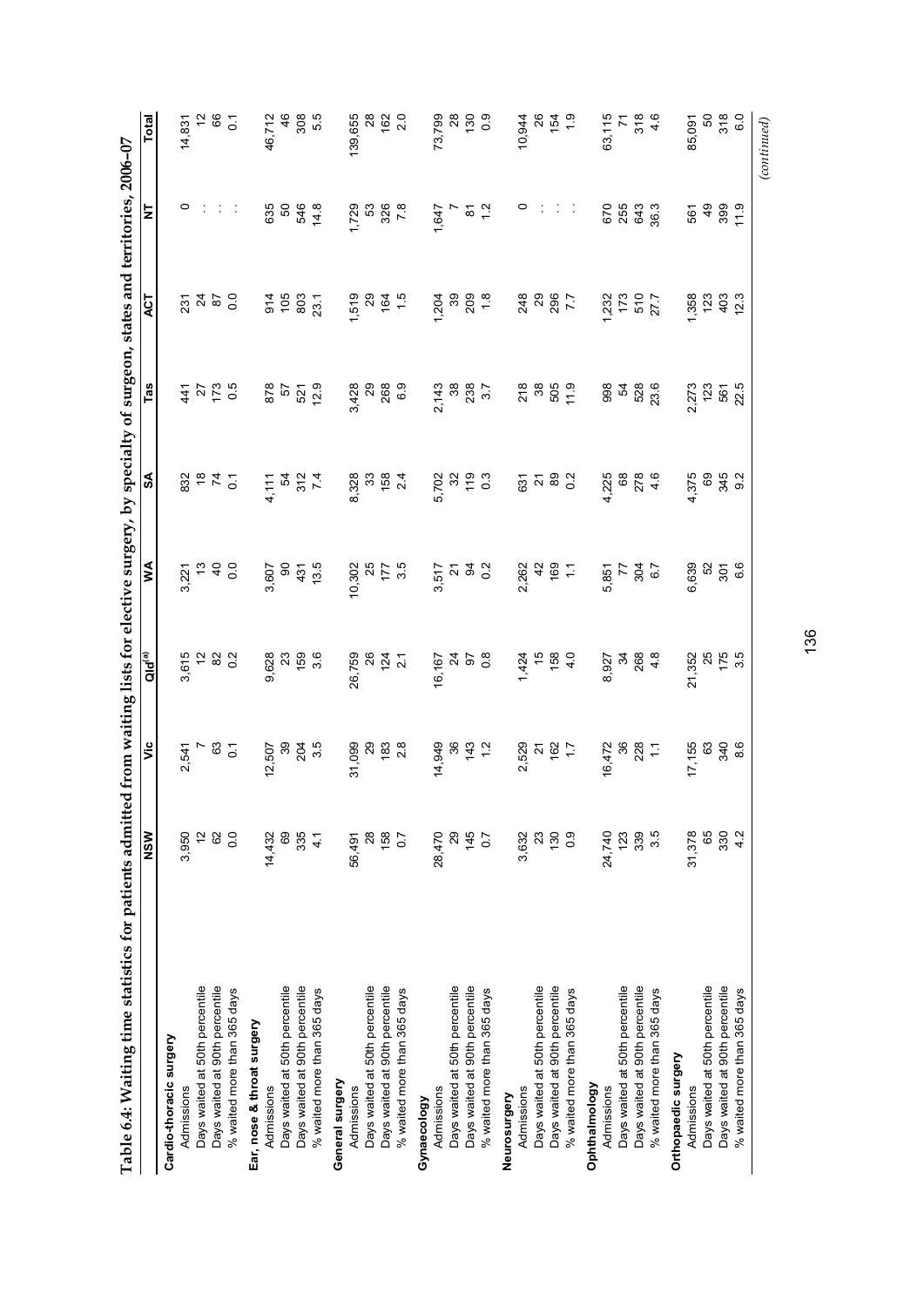| <br> <br>                                           |  |
|-----------------------------------------------------|--|
|                                                     |  |
|                                                     |  |
| l<br>ì                                              |  |
|                                                     |  |
|                                                     |  |
|                                                     |  |
|                                                     |  |
|                                                     |  |
|                                                     |  |
|                                                     |  |
| entities for patients admitted from waiting lictor. |  |
|                                                     |  |
|                                                     |  |
|                                                     |  |
|                                                     |  |
| ֡֓                                                  |  |
|                                                     |  |
|                                                     |  |
|                                                     |  |
|                                                     |  |
|                                                     |  |
|                                                     |  |
| )                                                   |  |
|                                                     |  |
|                                                     |  |
|                                                     |  |
|                                                     |  |
|                                                     |  |
|                                                     |  |
|                                                     |  |
|                                                     |  |

| Table 6.4 (continued): Waiting time statistics for patie<br>$territories, 2006-07$ |                |                   |                                                                          |                  |                | mts admitted from waiting lists for elective surgery, by specialty of surgeon, states and |                 |                              |                  |
|------------------------------------------------------------------------------------|----------------|-------------------|--------------------------------------------------------------------------|------------------|----------------|-------------------------------------------------------------------------------------------|-----------------|------------------------------|------------------|
|                                                                                    | NSW            | ۊ                 | Qld <sup>(a)</sup>                                                       | ≸                | S              | Tas                                                                                       | <b>LO</b>       | ₹                            | Total            |
| Plastic surgery                                                                    |                |                   |                                                                          |                  |                |                                                                                           |                 |                              |                  |
| Admissions                                                                         | 8,821          | 12,090            | 7,802                                                                    | 4,037            | 3,954          | 1,411                                                                                     | 486             |                              | 38,675           |
| Days waited at 50th percentile                                                     | $^{28}$        |                   | 29                                                                       |                  | 55             |                                                                                           | 62              |                              | $\overline{28}$  |
| Days waited at 90th percentile                                                     | 167            | 23<br>21 3<br>4 5 | 135                                                                      | 29<br>25<br>28   | 182            | 22                                                                                        | 371             | $4\frac{5}{3}$ $\frac{5}{8}$ | 193              |
| % waited more than 365 days                                                        | $\frac{3}{2}$  |                   | 2.0                                                                      |                  | $\frac{1}{4}$  | 3.7                                                                                       | 10.1            |                              | 3.6              |
| Vrology                                                                            |                |                   |                                                                          |                  |                |                                                                                           |                 |                              |                  |
| Admissions                                                                         | 21,020         | 16,041            | 8,168                                                                    | 7,156            | 3,921          | 1,938                                                                                     | 1,052           | 33                           | 59,389           |
| Days waited at 50th percentile                                                     | 28             | Ń                 |                                                                          | ი<br>1           | 4              | 33                                                                                        | 52              | 50                           | 26               |
| Days waited at 90th percentile                                                     | 167            | $151$<br>2.7      | $27$<br>$23$<br>$23$                                                     | 133              | 177            | 148                                                                                       | 237             | 407                          | 158              |
| % waited more than 365 days                                                        | $\frac{1}{4}$  |                   |                                                                          | $\frac{2}{3}$    | $\frac{1}{4}$  | $\overline{2}$                                                                            | 34              | 11.8                         | 2.3              |
| Vascular surgery                                                                   |                |                   |                                                                          |                  |                |                                                                                           |                 |                              |                  |
| Admissions                                                                         | 4,998          | 2,457             | 2,050                                                                    | 1,031            | 884            | 289                                                                                       | 376             | 0                            | 12,085           |
| Days waited at 50th percentile                                                     | $\overline{1}$ |                   | 20                                                                       |                  | 5,             | $\frac{3}{4}$                                                                             | 27              |                              |                  |
| Days waited at 90th percentile                                                     | 89             | <b>25</b><br>273  | $\mathfrak{A}$                                                           | ន ខ្ន            |                | 24.2<br>4.2                                                                               | 482             |                              | ន នួ             |
| % waited more than 365 days                                                        | 0.5            | <u>و∙</u>         | $\frac{6}{1}$                                                            | Ξ                |                |                                                                                           | 114             |                              | 24               |
| Other <sup>(b)</sup>                                                               |                |                   |                                                                          |                  |                |                                                                                           |                 |                              |                  |
| Admissions                                                                         | 3,698          | 3,829             | 2,001                                                                    | 1,363            | 231            | 164                                                                                       | 686             | 502                          | 12,474           |
| Days waited at 50th percentile                                                     | $\circ$        | 23                | 29                                                                       |                  | ಸ              | $\tilde{c}$                                                                               | 36              | 20                           | 45               |
| Days waited at 90th percentile                                                     | 46             | 86                | 122                                                                      | $\overline{4}$   | 82             | 54                                                                                        | $\frac{15}{15}$ | 251                          | 8                |
| % waited more than 365 days                                                        | $\overline{c}$ | $\overline{0}$    | $\frac{6}{5}$                                                            | $\overline{0.3}$ | $\overline{0}$ | 0.6                                                                                       | 2.0             | 54                           | 0.6              |
| Total                                                                              |                |                   |                                                                          |                  |                |                                                                                           |                 |                              |                  |
| Admissions                                                                         | 201,630        | 131,669           | 107,893                                                                  | 48,986           | 37,194         | 14,181                                                                                    | 9,306           | 5,911                        | 556,770          |
| Days waited at 50th percentile                                                     | 35             | 30                | 25                                                                       | 29               | $\overline{a}$ | 38                                                                                        | 63              | 35                           | 32<br>28         |
| Days waited at 90th percentile                                                     | 260            | 208               | 142                                                                      | 225              | 206            | 343                                                                                       | 364             | 370                          |                  |
| % waited more than 365 days                                                        | $\frac{0}{1}$  | $3.\overline{3}$  | 2.5                                                                      | 4.6              | 3.9            | 9.2                                                                                       | 9.9             | 10.2                         | $\overline{3.1}$ |
| indu Tho total pumber of admissions for Ouncordond includes 644 potionts who u     |                |                   | mmaura from the woiting list for algoring admission bafors 3.0 Luga onCG |                  |                | TUUC and sand hafara 20 Lina 2007                                                         |                 | It is avnoated that those    |                  |

(a) (b) The total number of admissions for Queensland includes 641 patients who were removed from the waiting list for elective admission before 30 June 2006 and separated before 30 June 2007. It is expected that these admissions would be counterbalanced overall by the number of admissions occurring in a similar way in future reporting periods.

Includes specialty of surgeon of *Not reported* .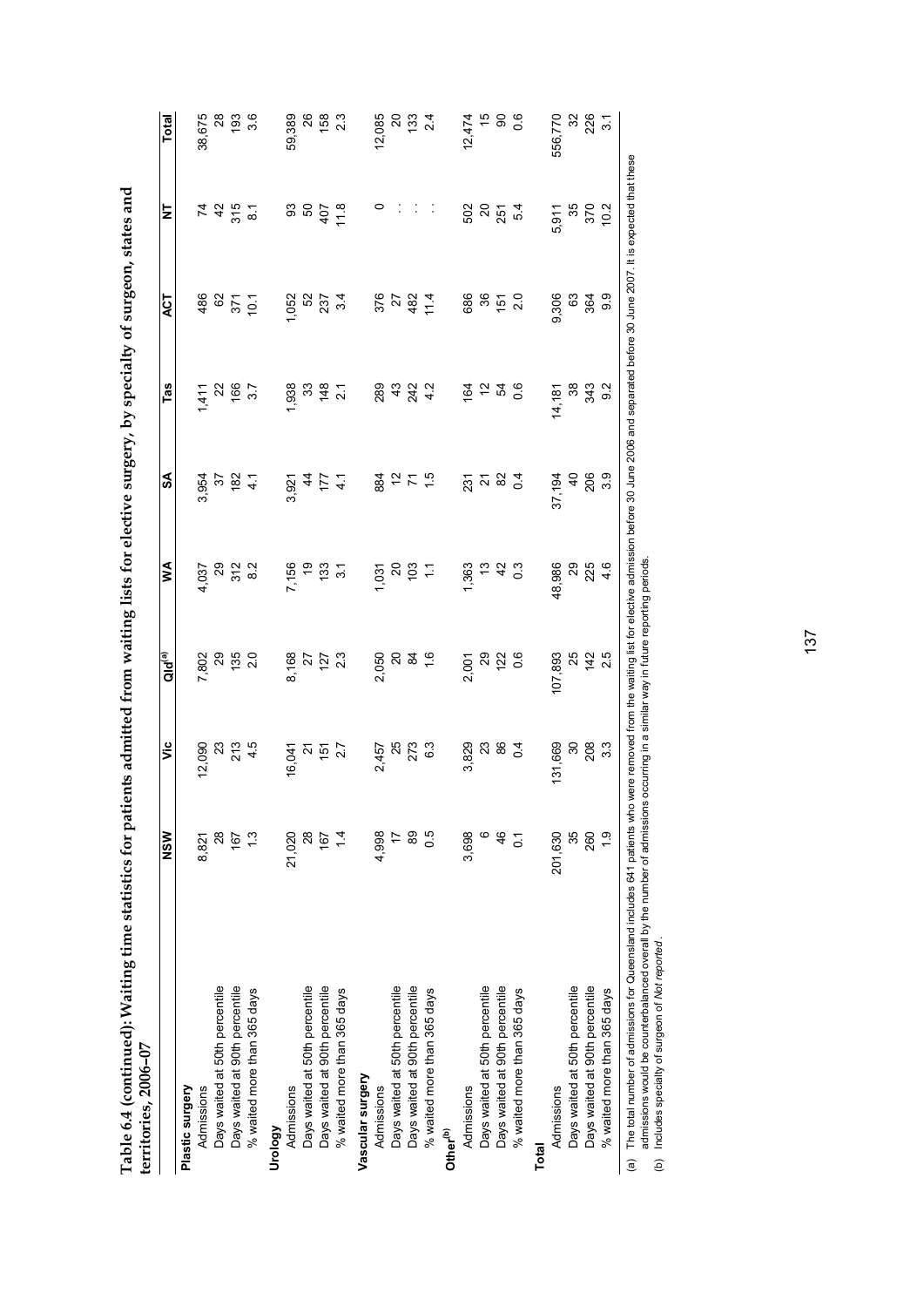| !<br><    |
|-----------|
|           |
|           |
|           |
|           |
|           |
|           |
|           |
|           |
|           |
|           |
|           |
|           |
|           |
|           |
|           |
| į         |
|           |
|           |
|           |
|           |
| こうこう こうこう |
|           |
|           |
|           |
|           |
|           |
|           |
|           |
|           |
|           |
|           |
|           |
|           |
|           |
|           |
|           |
|           |
|           |
|           |
| i<br>F    |
|           |
|           |
|           |
|           |
|           |
| Í         |
|           |
|           |
|           |
|           |
|           |
|           |
|           |
|           |
|           |
|           |
|           |
|           |
|           |
|           |
|           |
|           |

|                                | NSW              |                                          | <b>Qld</b> <sup>(a)</sup>                 | ⋚∣                          | ર્જ                                                                              | Tas                                                 | ACT                                                                                      | ₹                                                      | Total                                                                                                                                                                                                                                                                                                                                                                                                                                                                                                                                                                     |
|--------------------------------|------------------|------------------------------------------|-------------------------------------------|-----------------------------|----------------------------------------------------------------------------------|-----------------------------------------------------|------------------------------------------------------------------------------------------|--------------------------------------------------------|---------------------------------------------------------------------------------------------------------------------------------------------------------------------------------------------------------------------------------------------------------------------------------------------------------------------------------------------------------------------------------------------------------------------------------------------------------------------------------------------------------------------------------------------------------------------------|
| Cataract extraction            |                  |                                          |                                           |                             |                                                                                  |                                                     |                                                                                          |                                                        |                                                                                                                                                                                                                                                                                                                                                                                                                                                                                                                                                                           |
| Admissions                     | 19,730           |                                          |                                           |                             |                                                                                  |                                                     |                                                                                          |                                                        | 45,732                                                                                                                                                                                                                                                                                                                                                                                                                                                                                                                                                                    |
| Days waited at 50th percentile | 152              |                                          |                                           |                             |                                                                                  |                                                     |                                                                                          |                                                        |                                                                                                                                                                                                                                                                                                                                                                                                                                                                                                                                                                           |
| Days waited at 90th percentile | 343              |                                          |                                           |                             |                                                                                  |                                                     |                                                                                          |                                                        |                                                                                                                                                                                                                                                                                                                                                                                                                                                                                                                                                                           |
| % waited more than 365 days    | 3.9              | $11,226$<br>50<br>50<br>50<br>237<br>0.8 | 5,915<br>40<br>5,92<br>5,8                |                             |                                                                                  |                                                     |                                                                                          | $48343$<br>$403$                                       | ន ខ្លួ<br>និង<br>និង                                                                                                                                                                                                                                                                                                                                                                                                                                                                                                                                                      |
| Cholecystectomy                |                  |                                          |                                           |                             |                                                                                  |                                                     |                                                                                          |                                                        |                                                                                                                                                                                                                                                                                                                                                                                                                                                                                                                                                                           |
| Admissions                     | 7,254            |                                          |                                           |                             |                                                                                  |                                                     |                                                                                          |                                                        |                                                                                                                                                                                                                                                                                                                                                                                                                                                                                                                                                                           |
| Days waited at 50th percentile | $\frac{47}{5}$   |                                          |                                           |                             |                                                                                  |                                                     |                                                                                          |                                                        |                                                                                                                                                                                                                                                                                                                                                                                                                                                                                                                                                                           |
| Days waited at 90th percentile |                  |                                          |                                           |                             |                                                                                  |                                                     |                                                                                          |                                                        |                                                                                                                                                                                                                                                                                                                                                                                                                                                                                                                                                                           |
| % waited more than 365 days    | 202<br>1.2       | ა<br>მშენან გავამ<br>მშენან გავა         |                                           |                             |                                                                                  |                                                     |                                                                                          |                                                        |                                                                                                                                                                                                                                                                                                                                                                                                                                                                                                                                                                           |
| Coronary artery bypass graft   |                  |                                          |                                           |                             |                                                                                  |                                                     |                                                                                          |                                                        |                                                                                                                                                                                                                                                                                                                                                                                                                                                                                                                                                                           |
| Admissions                     | 1,206            |                                          |                                           |                             |                                                                                  |                                                     |                                                                                          |                                                        |                                                                                                                                                                                                                                                                                                                                                                                                                                                                                                                                                                           |
| Days waited at 50th percentile | $\frac{6}{1}$    |                                          |                                           |                             |                                                                                  |                                                     |                                                                                          |                                                        |                                                                                                                                                                                                                                                                                                                                                                                                                                                                                                                                                                           |
| Days waited at 90th percentile | 76               |                                          |                                           |                             |                                                                                  |                                                     |                                                                                          |                                                        |                                                                                                                                                                                                                                                                                                                                                                                                                                                                                                                                                                           |
| % waited more than 365 days    | $\overline{0}$ . |                                          |                                           |                             |                                                                                  |                                                     |                                                                                          |                                                        |                                                                                                                                                                                                                                                                                                                                                                                                                                                                                                                                                                           |
| Cystoscopy                     |                  |                                          |                                           |                             | v<br>Roman Bubbo dung Kapan Yumbo dan Raft<br>Gomo Pubbo rang unan ayar ang arta | <u>ಲ್ಲ ಲ್ಯ ಸಂಪರ್ಧ ಇಲ್ಲದು</u><br>ಜಿ. ಲ್ಯ ಸಂಪರ್ಧ ಭಾರತ | riteres grass siero popula grass senda grassi<br>Kristo grass siero popula grassis senda |                                                        | $\begin{array}{ccccccccc} \dot{C} & \dot{\alpha} & \dot{\alpha} & \dot{\alpha} & \dot{\alpha} & \dot{\alpha} & \dot{\alpha} & \dot{\alpha} \\ \dot{\alpha} & \dot{\alpha} & \dot{\alpha} & \dot{\alpha} & \dot{\alpha} & \dot{\alpha} & \dot{\alpha} & \dot{\alpha} \\ \dot{\alpha} & \dot{\alpha} & \dot{\alpha} & \dot{\alpha} & \dot{\alpha} & \dot{\alpha} & \dot{\alpha} \\ \dot{\alpha} & \dot{\alpha} & \dot{\alpha} & \dot{\alpha} & \dot{\alpha} & \dot{\alpha} \\ \dot{\alpha} & \dot{\alpha} & \dot{\alpha} & \dot{\alpha} & \dot{\alpha} & \dot{\alpha} \\ \$ |
| Admissions                     | 14,195           |                                          |                                           |                             |                                                                                  |                                                     |                                                                                          |                                                        |                                                                                                                                                                                                                                                                                                                                                                                                                                                                                                                                                                           |
| Days waited at 50th percentile | 25               |                                          |                                           |                             |                                                                                  |                                                     |                                                                                          |                                                        |                                                                                                                                                                                                                                                                                                                                                                                                                                                                                                                                                                           |
| Days waited at 90th percentile | 151              |                                          |                                           |                             |                                                                                  |                                                     |                                                                                          |                                                        |                                                                                                                                                                                                                                                                                                                                                                                                                                                                                                                                                                           |
| % waited more than 365 days    | $\frac{0}{1}$    | 9. 선 호 영<br>이 선 준 영                      |                                           |                             |                                                                                  |                                                     |                                                                                          |                                                        |                                                                                                                                                                                                                                                                                                                                                                                                                                                                                                                                                                           |
| Haemorrhoidectomy              |                  |                                          |                                           |                             |                                                                                  |                                                     |                                                                                          |                                                        |                                                                                                                                                                                                                                                                                                                                                                                                                                                                                                                                                                           |
| Admissions                     | 1,489            |                                          |                                           |                             |                                                                                  |                                                     |                                                                                          |                                                        |                                                                                                                                                                                                                                                                                                                                                                                                                                                                                                                                                                           |
| Days waited at 50th percentile | $\frac{4}{4}$    |                                          |                                           |                             |                                                                                  |                                                     |                                                                                          |                                                        |                                                                                                                                                                                                                                                                                                                                                                                                                                                                                                                                                                           |
| Days waited at 90th percentile | 237<br>2.1       |                                          |                                           |                             |                                                                                  |                                                     |                                                                                          |                                                        |                                                                                                                                                                                                                                                                                                                                                                                                                                                                                                                                                                           |
| % waited more than 365 days    |                  | 958<br>0 53<br>265<br>3.7                |                                           |                             |                                                                                  |                                                     |                                                                                          |                                                        |                                                                                                                                                                                                                                                                                                                                                                                                                                                                                                                                                                           |
| Hysterectomy                   |                  |                                          |                                           |                             |                                                                                  | 3388 8873 8745                                      |                                                                                          |                                                        |                                                                                                                                                                                                                                                                                                                                                                                                                                                                                                                                                                           |
| Admissions                     | 4,080            |                                          |                                           |                             |                                                                                  |                                                     |                                                                                          |                                                        |                                                                                                                                                                                                                                                                                                                                                                                                                                                                                                                                                                           |
| Days waited at 50th percentile | 45               |                                          |                                           |                             |                                                                                  |                                                     |                                                                                          |                                                        |                                                                                                                                                                                                                                                                                                                                                                                                                                                                                                                                                                           |
| Days waited at 90th percentile | $204$<br>1.0     |                                          |                                           |                             |                                                                                  |                                                     |                                                                                          |                                                        |                                                                                                                                                                                                                                                                                                                                                                                                                                                                                                                                                                           |
| % waited more than 365 days    |                  | $2,236$<br>$4,36$<br>$7,7$               |                                           |                             |                                                                                  |                                                     |                                                                                          | $\begin{array}{c} 32 \\ 34 \\ 36 \\ 37 \\ \end{array}$ |                                                                                                                                                                                                                                                                                                                                                                                                                                                                                                                                                                           |
| Inguinal herniorrhaphy         |                  |                                          | $-25$<br>$-35$<br>$-36$<br>$-34$<br>$-34$ |                             |                                                                                  |                                                     |                                                                                          |                                                        |                                                                                                                                                                                                                                                                                                                                                                                                                                                                                                                                                                           |
| Admissions                     | 6,140            | $3,331$<br>$4,5$<br>$4,6$<br>$2,4$       |                                           | 1<br>1 3 3 3 9<br>1 9 9 9 9 |                                                                                  |                                                     |                                                                                          | 88.8<br>1975<br>1979                                   | $13,994$<br>$45$<br>$217$<br>$2.4$                                                                                                                                                                                                                                                                                                                                                                                                                                                                                                                                        |
| Days waited at 50th percentile | 48               |                                          |                                           |                             |                                                                                  |                                                     |                                                                                          |                                                        |                                                                                                                                                                                                                                                                                                                                                                                                                                                                                                                                                                           |
| Days waited at 90th percentile | $\frac{25}{1}$   |                                          |                                           |                             |                                                                                  |                                                     |                                                                                          |                                                        |                                                                                                                                                                                                                                                                                                                                                                                                                                                                                                                                                                           |
| % waited more than 365 days    |                  |                                          |                                           |                             |                                                                                  |                                                     |                                                                                          |                                                        |                                                                                                                                                                                                                                                                                                                                                                                                                                                                                                                                                                           |
|                                |                  |                                          |                                           |                             |                                                                                  |                                                     |                                                                                          |                                                        | (continued)                                                                                                                                                                                                                                                                                                                                                                                                                                                                                                                                                               |

138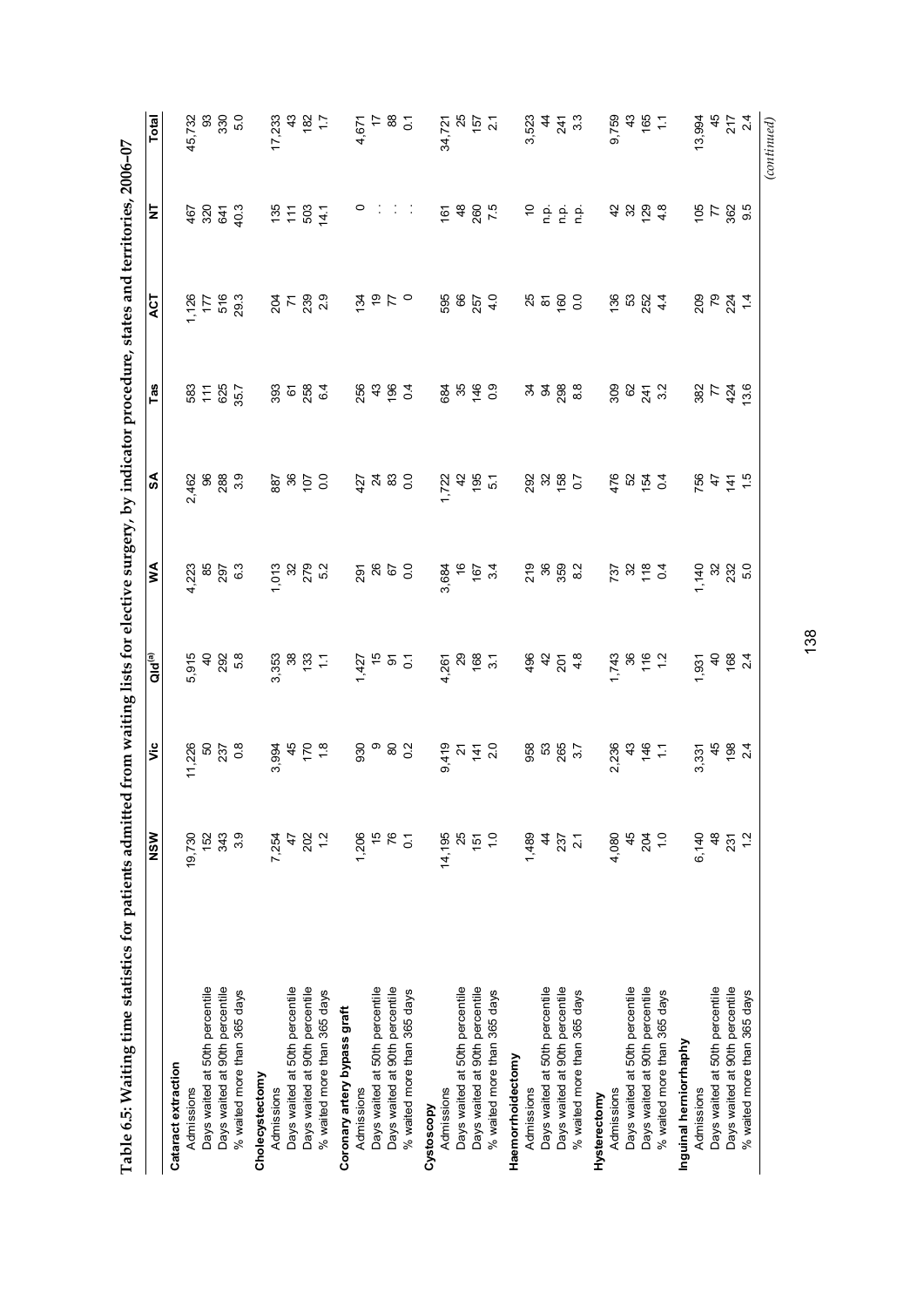| j                                                                                                                                                                                                                                    |             |
|--------------------------------------------------------------------------------------------------------------------------------------------------------------------------------------------------------------------------------------|-------------|
|                                                                                                                                                                                                                                      |             |
|                                                                                                                                                                                                                                      |             |
|                                                                                                                                                                                                                                      |             |
|                                                                                                                                                                                                                                      |             |
|                                                                                                                                                                                                                                      |             |
|                                                                                                                                                                                                                                      |             |
|                                                                                                                                                                                                                                      |             |
|                                                                                                                                                                                                                                      |             |
|                                                                                                                                                                                                                                      |             |
|                                                                                                                                                                                                                                      |             |
|                                                                                                                                                                                                                                      |             |
|                                                                                                                                                                                                                                      |             |
|                                                                                                                                                                                                                                      |             |
|                                                                                                                                                                                                                                      |             |
|                                                                                                                                                                                                                                      |             |
|                                                                                                                                                                                                                                      |             |
|                                                                                                                                                                                                                                      |             |
|                                                                                                                                                                                                                                      |             |
| Í                                                                                                                                                                                                                                    |             |
|                                                                                                                                                                                                                                      |             |
|                                                                                                                                                                                                                                      |             |
|                                                                                                                                                                                                                                      |             |
|                                                                                                                                                                                                                                      |             |
|                                                                                                                                                                                                                                      |             |
|                                                                                                                                                                                                                                      |             |
|                                                                                                                                                                                                                                      |             |
|                                                                                                                                                                                                                                      |             |
|                                                                                                                                                                                                                                      |             |
|                                                                                                                                                                                                                                      |             |
| י המבור המוני                                                                                                                                                                                                                        |             |
|                                                                                                                                                                                                                                      |             |
|                                                                                                                                                                                                                                      |             |
|                                                                                                                                                                                                                                      |             |
|                                                                                                                                                                                                                                      |             |
|                                                                                                                                                                                                                                      |             |
|                                                                                                                                                                                                                                      |             |
|                                                                                                                                                                                                                                      |             |
|                                                                                                                                                                                                                                      |             |
|                                                                                                                                                                                                                                      |             |
| i<br>I                                                                                                                                                                                                                               |             |
|                                                                                                                                                                                                                                      |             |
|                                                                                                                                                                                                                                      |             |
|                                                                                                                                                                                                                                      |             |
| ֖֖֖֖֧ׅ֖֧ׅ֚֚֚֚֚֚֚֚֚֚֚֚֚֚֚֡֝֝֝֝֝֬֝֬ <b>֓</b><br>֧֚֩֩                                                                                                                                                                                   |             |
|                                                                                                                                                                                                                                      |             |
| ו<br>ו                                                                                                                                                                                                                               |             |
|                                                                                                                                                                                                                                      |             |
|                                                                                                                                                                                                                                      |             |
|                                                                                                                                                                                                                                      |             |
|                                                                                                                                                                                                                                      |             |
|                                                                                                                                                                                                                                      |             |
|                                                                                                                                                                                                                                      |             |
|                                                                                                                                                                                                                                      |             |
|                                                                                                                                                                                                                                      |             |
|                                                                                                                                                                                                                                      |             |
| <b>TAR CALLAS CALLAS CALLAS CALLAS AND STATE CALLAS CALLAS CALLAS CALLAS CALLAS CALLAS CALLAS CALLAS CALLAS CALLAS CALLAS CALLAS CALLAS CALLAS CALLAS CALLAS CALLAS CALLAS CALLAS CALLAS CALLAS CALLAS CALLAS CALLAS CALLAS CALL</b> |             |
|                                                                                                                                                                                                                                      |             |
|                                                                                                                                                                                                                                      |             |
|                                                                                                                                                                                                                                      |             |
|                                                                                                                                                                                                                                      |             |
|                                                                                                                                                                                                                                      |             |
|                                                                                                                                                                                                                                      |             |
| :                                                                                                                                                                                                                                    |             |
|                                                                                                                                                                                                                                      |             |
| ı                                                                                                                                                                                                                                    |             |
|                                                                                                                                                                                                                                      |             |
|                                                                                                                                                                                                                                      |             |
| l                                                                                                                                                                                                                                    |             |
|                                                                                                                                                                                                                                      |             |
| i<br>S                                                                                                                                                                                                                               |             |
|                                                                                                                                                                                                                                      |             |
|                                                                                                                                                                                                                                      |             |
|                                                                                                                                                                                                                                      |             |
|                                                                                                                                                                                                                                      |             |
|                                                                                                                                                                                                                                      |             |
|                                                                                                                                                                                                                                      |             |
|                                                                                                                                                                                                                                      |             |
| こうしょう つうしょう                                                                                                                                                                                                                          |             |
|                                                                                                                                                                                                                                      |             |
|                                                                                                                                                                                                                                      |             |
|                                                                                                                                                                                                                                      |             |
| $\ddot{\phantom{0}}$                                                                                                                                                                                                                 |             |
|                                                                                                                                                                                                                                      |             |
|                                                                                                                                                                                                                                      |             |
|                                                                                                                                                                                                                                      |             |
|                                                                                                                                                                                                                                      |             |
|                                                                                                                                                                                                                                      |             |
|                                                                                                                                                                                                                                      |             |
|                                                                                                                                                                                                                                      |             |
|                                                                                                                                                                                                                                      |             |
|                                                                                                                                                                                                                                      |             |
|                                                                                                                                                                                                                                      |             |
|                                                                                                                                                                                                                                      | l           |
| $\frac{1}{2}$                                                                                                                                                                                                                        |             |
|                                                                                                                                                                                                                                      |             |
| $\ddot{F}$<br>į                                                                                                                                                                                                                      | c<br>c<br>c |

| 2006-07                        |               |                                 |                                    |                                                                       |                                 |                                      |                           |                                         |                                                                                               |
|--------------------------------|---------------|---------------------------------|------------------------------------|-----------------------------------------------------------------------|---------------------------------|--------------------------------------|---------------------------|-----------------------------------------|-----------------------------------------------------------------------------------------------|
|                                | NSW           | ۶Ë                              | Qld(a)                             | ⋚                                                                     | SA                              | Tas                                  | ACT                       | 2                                       | Total                                                                                         |
| Myringoplasty                  |               |                                 |                                    |                                                                       |                                 |                                      |                           |                                         |                                                                                               |
| Admissions                     | 443           |                                 |                                    |                                                                       |                                 |                                      |                           |                                         |                                                                                               |
| Days waited at 50th percentile | 125           |                                 |                                    |                                                                       |                                 |                                      |                           |                                         |                                                                                               |
| Days waited at 90th percentile | 354           |                                 |                                    |                                                                       |                                 |                                      |                           |                                         |                                                                                               |
| % waited more than 365 days    | 6.5           | 33<br>27<br>30<br>20<br>30      | $6880$<br>$7580$                   | $63484$<br>$484$<br>$484$                                             | $15848$<br>$236$                | $7\frac{154}{154}$<br>$7\frac{8}{6}$ | ឌ ដូ ដូ ដូ<br>នី ដូ ដូ ដូ | 8 4 8 8 9<br>8 4 8 9 9                  | $1,653$<br>$3,76$<br>$7,4$<br>$1,4$<br>$1,4$                                                  |
| Myringotomy                    |               |                                 |                                    |                                                                       |                                 |                                      |                           |                                         |                                                                                               |
| Admissions                     | 454           |                                 | $1,747$<br>$88$<br>$55$<br>$1,747$ | 88 5 5<br>88 5 5                                                      | 877<br>879<br>90.6              |                                      |                           |                                         |                                                                                               |
| Days waited at 50th percentile | 42            |                                 |                                    |                                                                       |                                 |                                      |                           |                                         |                                                                                               |
| Days waited at 90th percentile | $232$<br>1.1  |                                 |                                    |                                                                       |                                 |                                      |                           | 856                                     |                                                                                               |
| % waited more than 365 days    |               | $2,142$<br>$289$<br>$25$        |                                    |                                                                       |                                 | <b>055016</b>                        |                           |                                         |                                                                                               |
| Prostatectomy                  |               |                                 |                                    |                                                                       |                                 |                                      |                           |                                         |                                                                                               |
| Admissions                     | 2,648         |                                 |                                    |                                                                       |                                 |                                      |                           |                                         |                                                                                               |
| Days waited at 50th percentile | $\frac{4}{3}$ | 2.048<br>2.03<br>2.05<br>2.05   |                                    | $\frac{1}{6}$ $\frac{1}{6}$ $\frac{1}{6}$ $\frac{1}{6}$ $\frac{1}{6}$ |                                 |                                      | $8880$ $0.55$             |                                         | 6,885<br>0,87<br>0,84                                                                         |
| Days waited at 90th percentile | 223           |                                 |                                    |                                                                       |                                 |                                      |                           |                                         |                                                                                               |
| % waited more than 365 days    | 2.6           |                                 |                                    |                                                                       | 505<br>552<br>43<br>43          | 4.280                                |                           | $5.445$<br>$5.45$                       |                                                                                               |
| Septoplasty                    |               |                                 |                                    |                                                                       | 7 1 2 3 4<br>2 5 4 5<br>2 5 4 5 |                                      |                           |                                         |                                                                                               |
| Admissions                     | 1,390         |                                 |                                    |                                                                       |                                 |                                      |                           |                                         |                                                                                               |
| Days waited at 50th percentile | 203           |                                 |                                    |                                                                       |                                 |                                      |                           |                                         |                                                                                               |
| Days waited at 90th percentile | 370           |                                 |                                    |                                                                       |                                 |                                      |                           |                                         |                                                                                               |
| % waited more than 365 days    | 11.4          | 1,425<br>75<br>10.7<br>10.7     | 626<br>626<br>625<br>626           | <u>ង្គូ ទី ១</u>                                                      |                                 | 4555                                 | 76534                     | 28<br>205<br>7<br>7<br>7<br>4<br>7<br>4 | $4,154$<br>$113$<br>$405$<br>$13.6$                                                           |
| Tonsillectomy                  |               |                                 |                                    |                                                                       |                                 |                                      |                           |                                         |                                                                                               |
| Admissions                     | 4,166         |                                 |                                    |                                                                       |                                 |                                      |                           |                                         |                                                                                               |
| Days waited at 50th percentile | 123           |                                 |                                    |                                                                       |                                 |                                      |                           |                                         |                                                                                               |
| Days waited at 90th percentile | 345           | 3,437<br>3,53<br>3,090<br>3,090 |                                    |                                                                       |                                 |                                      |                           |                                         |                                                                                               |
| % waited more than 365 days    | 4.3           |                                 |                                    | 1,057<br>112<br>461<br>17.5                                           | ಕ್ಷ ಜ ಜ್ಞೆ<br>ಕೆ. ಜ ಜ್ಞೆ ಜ      | 62<br>1778<br>1,278<br>15.5          | 80 9 3 8<br>80 9 3 8      | $75802$<br>$75802$                      |                                                                                               |
| Total hip replacement          |               |                                 |                                    |                                                                       | 535 1 6.5<br>1 1 4 6.5          |                                      |                           |                                         | $12,547$<br>$75$<br>$75$<br>$75$<br>$7,332$<br>$7,396$<br>$7,68$<br>$7,68$<br>$7,68$<br>$8,6$ |
| Admissions                     | 2,725         | $7.82$<br>$7.32$<br>$9.4$       |                                    |                                                                       |                                 | 2347<br>2352                         |                           | 3847.2                                  |                                                                                               |
| Days waited at 50th percentile | 134           |                                 |                                    |                                                                       |                                 |                                      |                           |                                         |                                                                                               |
| Days waited at 90th percentile | 356           |                                 |                                    |                                                                       |                                 |                                      |                           |                                         |                                                                                               |
| % waited more than 365 days    | 5.9           |                                 | 1.345<br>482<br>1.845              |                                                                       |                                 |                                      |                           |                                         |                                                                                               |
| Total knee replacement         |               |                                 |                                    |                                                                       |                                 |                                      |                           |                                         |                                                                                               |
| Admissions                     | 4,770         |                                 |                                    |                                                                       |                                 |                                      |                           |                                         |                                                                                               |
| Days waited at 50th percentile | 221           | 1,916<br>170<br>157<br>15.6     | $780$<br>$780$<br>$730$<br>$70$    | $37.580$<br>$20.0$                                                    | $647$<br>$558.5$<br>$28.5$      | 282353                               | 98357<br>2825             | ង ខ្លួ <del>ភ្ន</del> ំ ភ្នំ            | 10,594<br>162<br>13.4<br>13.4                                                                 |
| Days waited at 90th percentile | 365           |                                 |                                    |                                                                       |                                 |                                      |                           |                                         |                                                                                               |
| % waited more than 365 days    | 9.9           |                                 |                                    |                                                                       |                                 |                                      |                           |                                         |                                                                                               |
|                                |               |                                 |                                    |                                                                       |                                 |                                      |                           |                                         | $_{(continued)}$                                                                              |

139